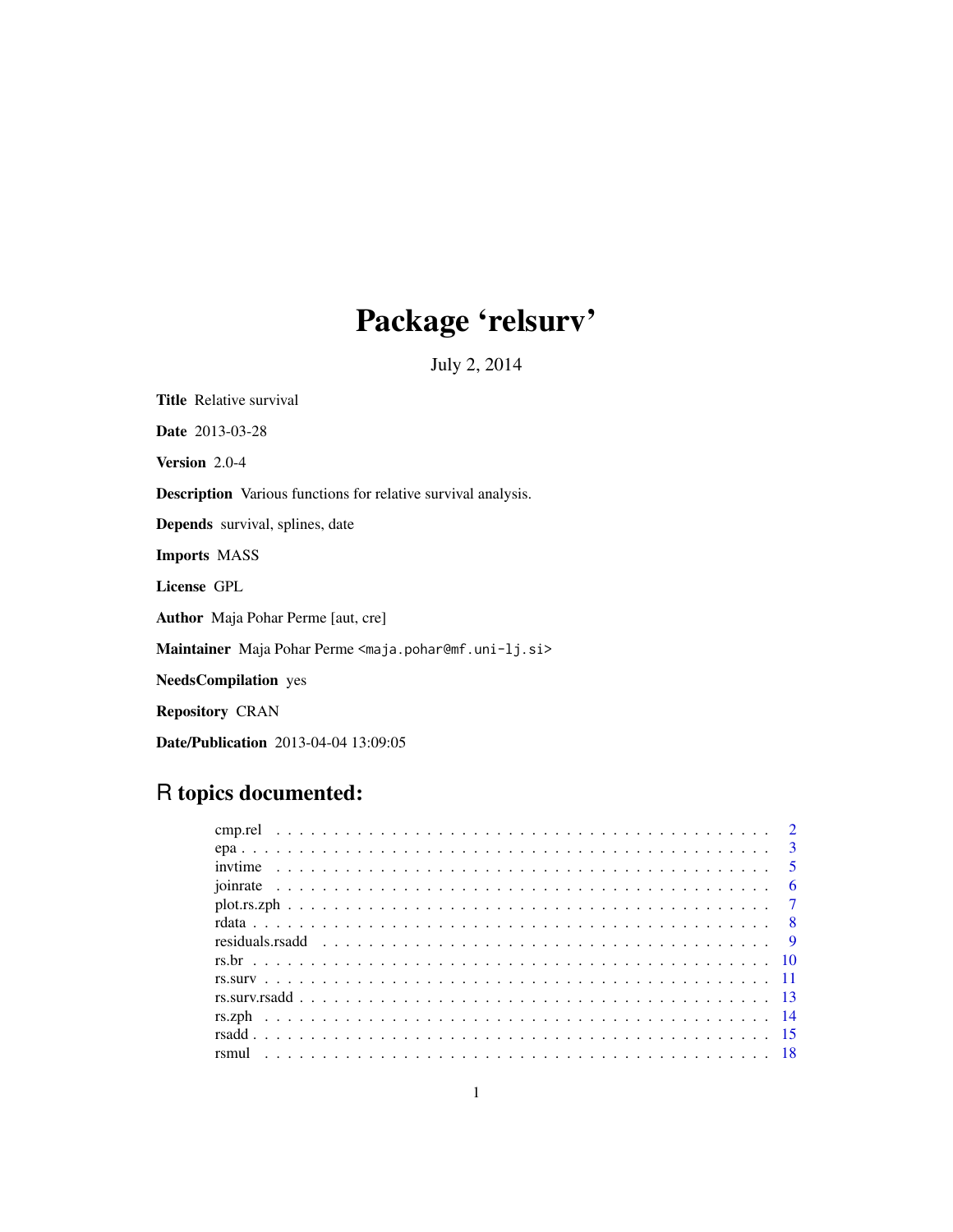#### <span id="page-1-0"></span>2 cmp.rel

| Indev |                                                                                                                                                                      |  |  |  |  |  |  |  |  |  |  |  |  |  |  |  |  |  |  |  |
|-------|----------------------------------------------------------------------------------------------------------------------------------------------------------------------|--|--|--|--|--|--|--|--|--|--|--|--|--|--|--|--|--|--|--|
|       | transrate.hmd $\ldots$ $\ldots$ $\ldots$ $\ldots$ $\ldots$ $\ldots$ $\ldots$ $\ldots$ $\ldots$ $\ldots$ $\ldots$ $\ldots$ $\ldots$ $\ldots$ $\ldots$ $\frac{26}{26}$ |  |  |  |  |  |  |  |  |  |  |  |  |  |  |  |  |  |  |  |
|       |                                                                                                                                                                      |  |  |  |  |  |  |  |  |  |  |  |  |  |  |  |  |  |  |  |
|       |                                                                                                                                                                      |  |  |  |  |  |  |  |  |  |  |  |  |  |  |  |  |  |  |  |
|       |                                                                                                                                                                      |  |  |  |  |  |  |  |  |  |  |  |  |  |  |  |  |  |  |  |
|       |                                                                                                                                                                      |  |  |  |  |  |  |  |  |  |  |  |  |  |  |  |  |  |  |  |
|       |                                                                                                                                                                      |  |  |  |  |  |  |  |  |  |  |  |  |  |  |  |  |  |  |  |
|       |                                                                                                                                                                      |  |  |  |  |  |  |  |  |  |  |  |  |  |  |  |  |  |  |  |

cmp.rel *Compute crude mortality curves*

# Description

Estimates the probability of dying due to disease and due to population reasons

# Usage

cmp.rel(formula, data, ratetable = survexp.us, na.action,tau,conf.int=0.95)

#### Arguments

| formula   | a formula object, with the response as a Surv object on the left of a $\sim$ operator,<br>and, if desired, terms separated by the + operator on the right. If the variables<br>are not organized and named in the same way as in the population tables, a<br>ratetable term must be added to match each subject to his/her expected cohort.<br>For a single survival curve the $\sim$ 1 part of the formula is not required.<br>NOTE: The time must be in days, and the same is required for the ratetable<br>variables (the variables used in the population tables), for example age and year<br>(year must be given in the date format, i.e. in number of days since 01.01.1960). |
|-----------|--------------------------------------------------------------------------------------------------------------------------------------------------------------------------------------------------------------------------------------------------------------------------------------------------------------------------------------------------------------------------------------------------------------------------------------------------------------------------------------------------------------------------------------------------------------------------------------------------------------------------------------------------------------------------------------|
| data      | a data frame in which to interpret the variables named in the formula.                                                                                                                                                                                                                                                                                                                                                                                                                                                                                                                                                                                                               |
| ratetable | a table of event rates, organized as a ratetable object, such as survexp.us.                                                                                                                                                                                                                                                                                                                                                                                                                                                                                                                                                                                                         |
| na.action | a missing-data filter function, applied to the model.frame, after any subset argu-<br>ment has been used. Default is options () \$na. action.                                                                                                                                                                                                                                                                                                                                                                                                                                                                                                                                        |
| tau       | the maximum follow-up time of interest, all times larger than tau shall be cen-<br>sored. Equals maximum observed time by default                                                                                                                                                                                                                                                                                                                                                                                                                                                                                                                                                    |
| conf.int  | the level for a two-sided confidence interval on the survival curve $(s)$ . Default is<br>0.95.                                                                                                                                                                                                                                                                                                                                                                                                                                                                                                                                                                                      |

# Details

NOTE: All times used in the formula argument must be specified in days. This is true for the followup time as well as for any variables needed ratetable object, like age and year. On the contrary, the int argument requires interval specification in years.

The area under the curve is calculated on the interval [0,tau].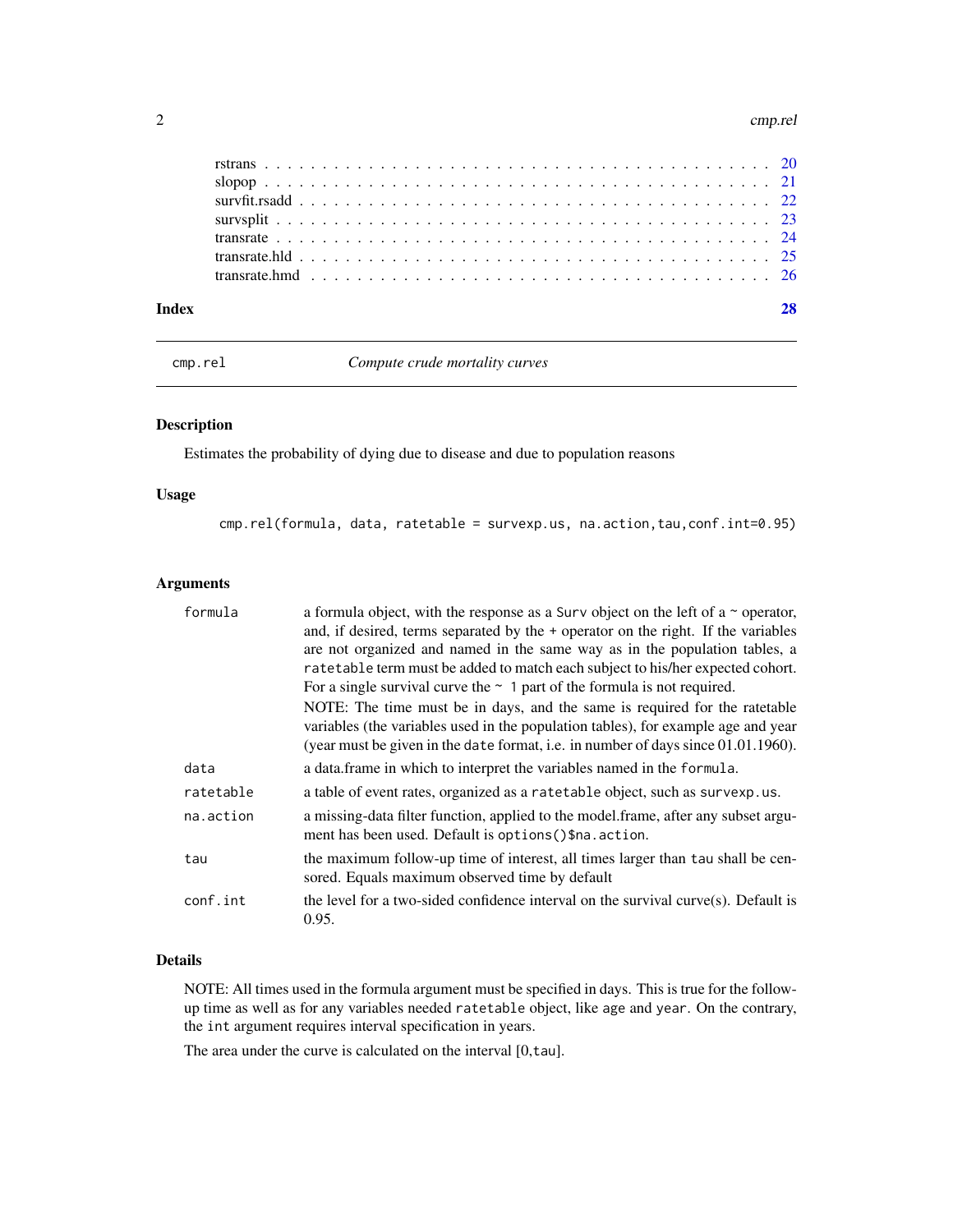#### <span id="page-2-0"></span>Value

An object of class cmp.rel. Objects of this class have methods for the functions print and plot. An object of class cmp.rel is composed of several lists, each pertaining the the cumulative hazar function for one risk and one strata. Each of the lists contains the following objects:

| time  | the time-points at which the curves are estimated           |
|-------|-------------------------------------------------------------|
| est   | the estimate                                                |
| var   | the variance of the estimate                                |
| lower | the lower limit of the confidence interval                  |
| upper | the upper limit of the confidence interval                  |
| area  | the area under the curve calculated on the interval [0,tau] |

#### References

Package. Pohar M., Stare J. (2006) "Relative survival analysis in R." Computer Methods and Programs in Biomedicine, 81: 272–278

Relative survival: Pohar, M., Stare, J. (2007) "Making relative survival analysis relatively easy." Computers in biology and medicine, 37: 1741–1749.

#### See Also

rs.surv

#### Examples

```
data(slopop)
data(rdata)
#calculate the relative survival curve
#note that the variable year is given in days since 01.01.1960 and that
#age must be multiplied by 365 in order to be expressed in days.
fit <- cmp.rel(Surv(time,cens)~sex+ratetable(age=age*365,sex=sex,
     year=year),ratetable=slopop,data=rdata,tau=3652.4)
fit
plot(fit,col=c(1,1,2,2),xscale=365.24)
```
epa *Excess hazard function smoothing*

#### Description

An Epanechnikov kernel function based smoother for smoothing the baseline excess hazard calculated by the rsadd function with the EM method.

#### Usage

epa(fit,bwin,times,n.bwin=16,left=FALSE)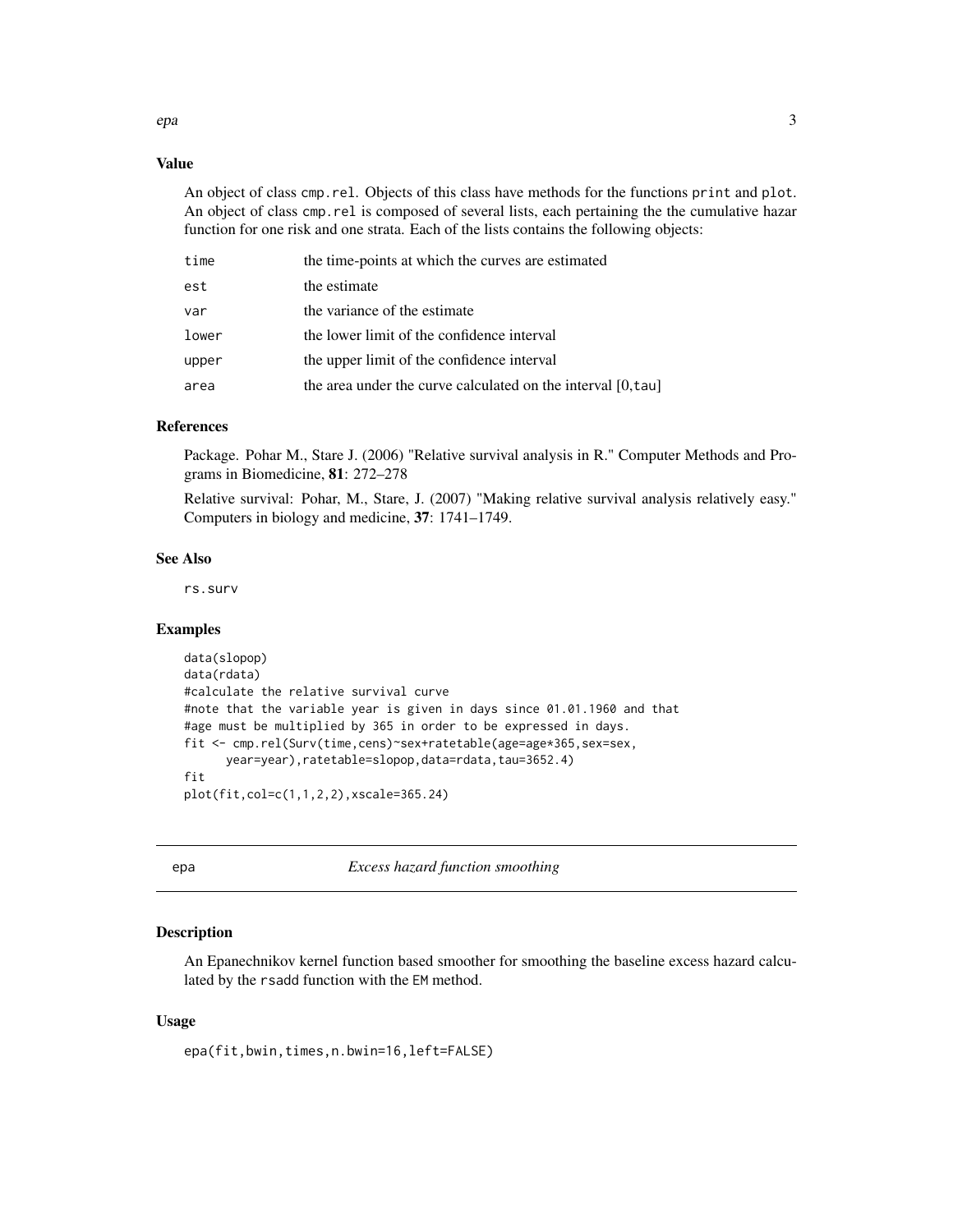#### <span id="page-3-0"></span>**Arguments**

| fit    | Fit from the additive relative survival model using the EM method.                                           |
|--------|--------------------------------------------------------------------------------------------------------------|
| bwin   | The relative width of the smoothing window (default is 1).                                                   |
| times  | The times at which the smoother is to be evaluated. If missing, it is evaluated at<br>all event times.       |
| n.bwin | Number of times that the window width may change.                                                            |
| left   | If FALSE (default) smoothing is performed symmetrically, if TRUE only leftside<br>neighbours are considered. |

# Details

The function performs Epanechnikov kernel smoothing. The follow up time is divided (according to percentiles of event times) into several intervals (number of intervals defined by n.bwin) in which the width is calculated as a factor of the maximum span between event times. Boundary effects are also taken into account on both sides.

# Value

A list with two components:

| lambda | the smoothed excess baseline hazard function                         |
|--------|----------------------------------------------------------------------|
| times  | the times at which the smoothed excess baseline hazard is evaluated. |

# **References**

Package. Pohar M., Stare J. (2006) "Relative survival analysis in R." Computer Methods and Programs in Biomedicine, 81: 272–278

Relative survival: Pohar, M., Stare, J. (2007) "Making relative survival analysis relatively easy." Computers in biology and medicine, 37: 1741–1749.

EM algorithm: Pohar Perme M., Henderson R., Stare, J. (2009) "An approach to estimation in relative survival regression." Biostatistics, 10: 136–146.

#### See Also

[rsadd](#page-14-1),

# Examples

```
data(slopop)
data(rdata)
#fit an additive model with the EM method
fit <- rsadd(Surv(time,cens)~sex+age+ratetable(age=age*365,
   sex=sex,year=year), ratetable=slopop,data=rdata,int=5,method="EM")
sm \leftarrow epa(fit)plot(sm$times,sm$lambda)
```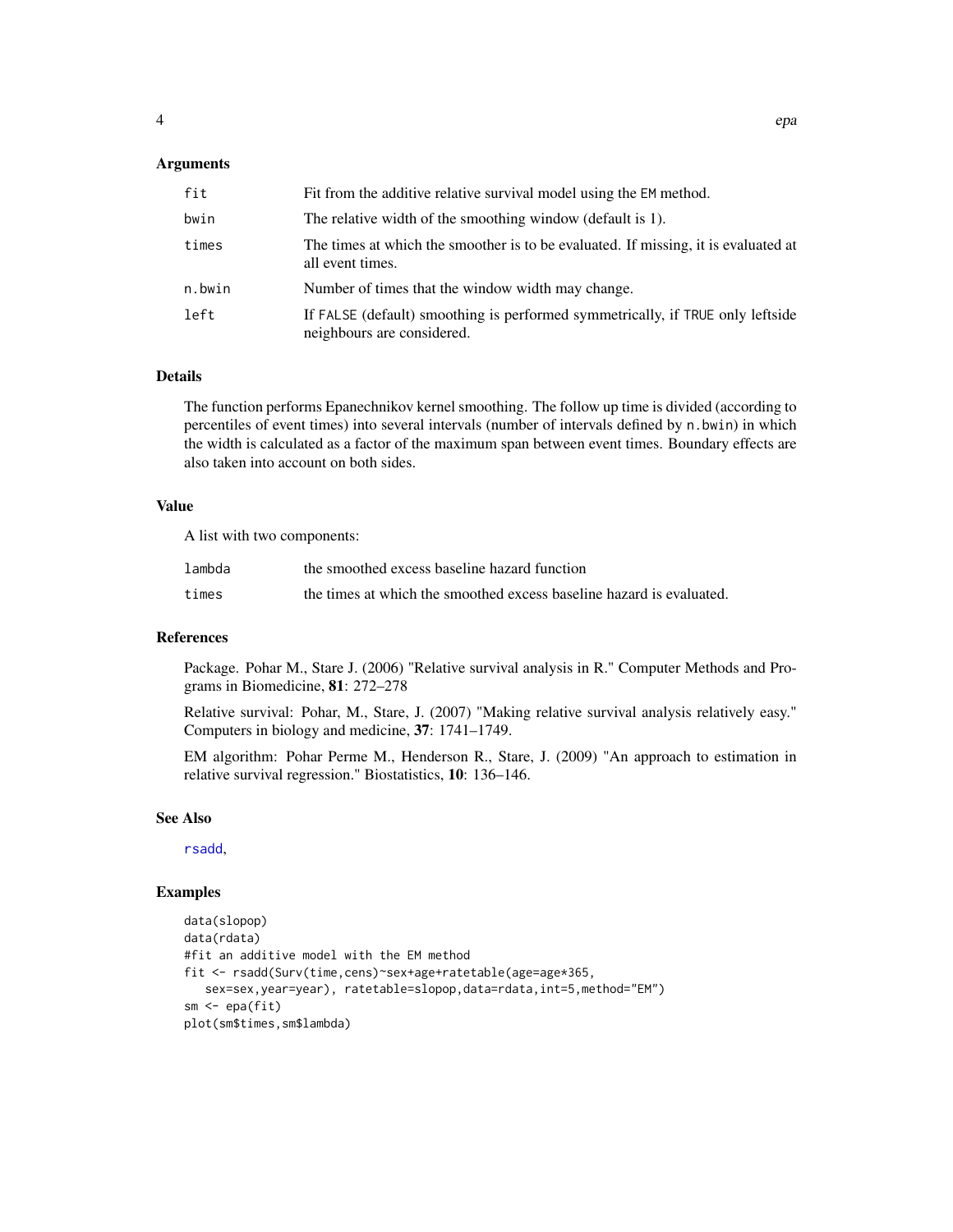<span id="page-4-1"></span><span id="page-4-0"></span>

#### Description

This function can be used when predicting in Relative Survival using the transformed time regression model (using rstrans function). It inverses the time from Y to T in relative survival using the given ratetable. The times Y can be produced with the rstrans function, in which case, this is the reverse function. This function does the transformation for one person at a time.

#### Usage

invtime(y, age, sex, year, scale, ratetable, lower, upper)

#### **Arguments**

| y         | time in Y.                                                                                                                                                                   |
|-----------|------------------------------------------------------------------------------------------------------------------------------------------------------------------------------|
| age       | age of the individual. Must be in days.                                                                                                                                      |
| sex       | sex of the individual. Must be coded in the same way as in the rate table.                                                                                                   |
| year      | date of diagnosis. Must be in date format                                                                                                                                    |
| scale     | numeric value to scale the results. If ratetable is in units/day, scale = 365.25<br>causes the output to be reported in years.                                               |
| ratetable | a table of event rates, such as survexp.us.                                                                                                                                  |
| lower     | the lower bound of interval where the result is expected. This argument is op-<br>tional, but, if given, can shorten the time the function needs to calculate the<br>result. |
| upper     | the upper bound of interval where the result is expected. See lower                                                                                                          |

#### Details

Works only with ratetables that are split by age, sex and year. Transforming can be computationally intensive, use lower and/or upper to guess the interval of the result and thus speed up the function.

#### Value

A list of values

| т | the original time    |
|---|----------------------|
| v | the transformed time |

#### References

Package: Pohar M., Stare J. (2006) "Relative survival analysis in R." Computer Methods and Programs in Biomedicine, 81: 272-278.

Relative survival: Pohar, M., Stare, J. (2007) "Making relative survival analysis relatively easy." Computers in biology and medicine, 37: 1741-1749.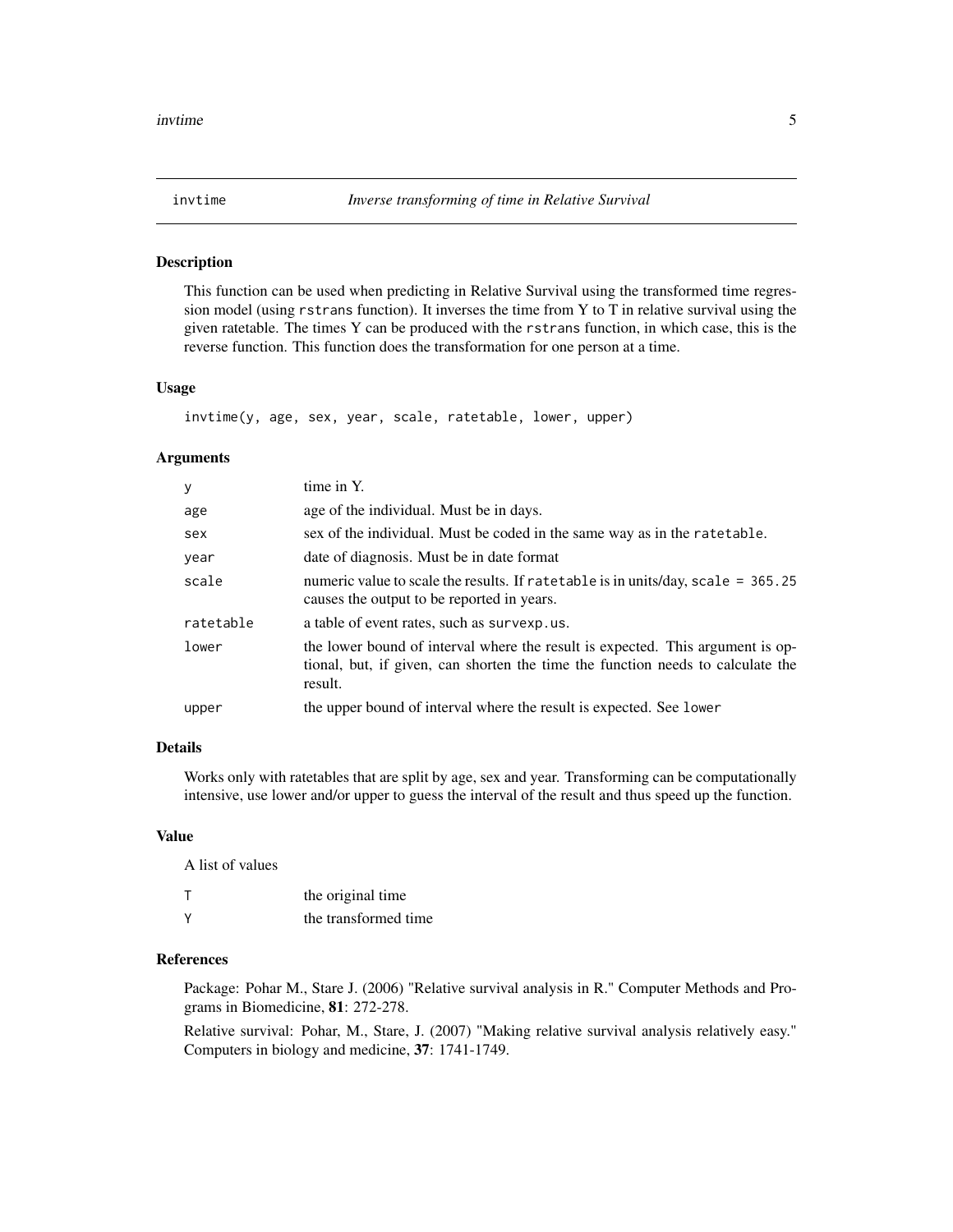#### See Also

[rstrans](#page-19-1)

#### Examples

```
data(slopop)
invtime(y = 0.1, age = 23011, sex = 1, year = 9497, ratetable = slope)
```
<span id="page-5-1"></span>joinrate *Join ratetables*

#### Description

The function joins two or more objects organized as ratetable by adding a new dimension.

#### Usage

joinrate(tables,dim.name="country")

#### Arguments

| tables   | a list of ratetables. If names are given, they are included as dimnames. |
|----------|--------------------------------------------------------------------------|
| dim.name | the name of the added dimension.                                         |

#### Details

This function joins two or more ratetable objects by adding a new dimension. The cutpoints of all the rate tables are compared and only the common intervals kept. If the intervals defined by the cutpoints are not of the same length, a warning message is displayed. Each rate table must have 3 dimensions, i.e. age, sex and year (the order is not important).

#### Value

An object of class ratetable.

#### References

Package: Pohar M., Stare J. (2006) "Relative survival analysis in R." Computer Methods and Programs in Biomedicine, 81: 272-278.

Relative survival: Pohar, M., Stare, J. (2007) "Making relative survival analysis relatively easy." Computers in biology and medicine, 37: 1741-1749.

#### See Also

[ratetable](#page-0-0), [transrate.hld](#page-24-1), [transrate.hmd](#page-25-1), [transrate](#page-23-1).

#### Examples

#newpop <- joinrate(list(Arizona=survexp.az,Florida=survexp.fl,Minnesota=survexp.mn),dim.name="state")

<span id="page-5-0"></span>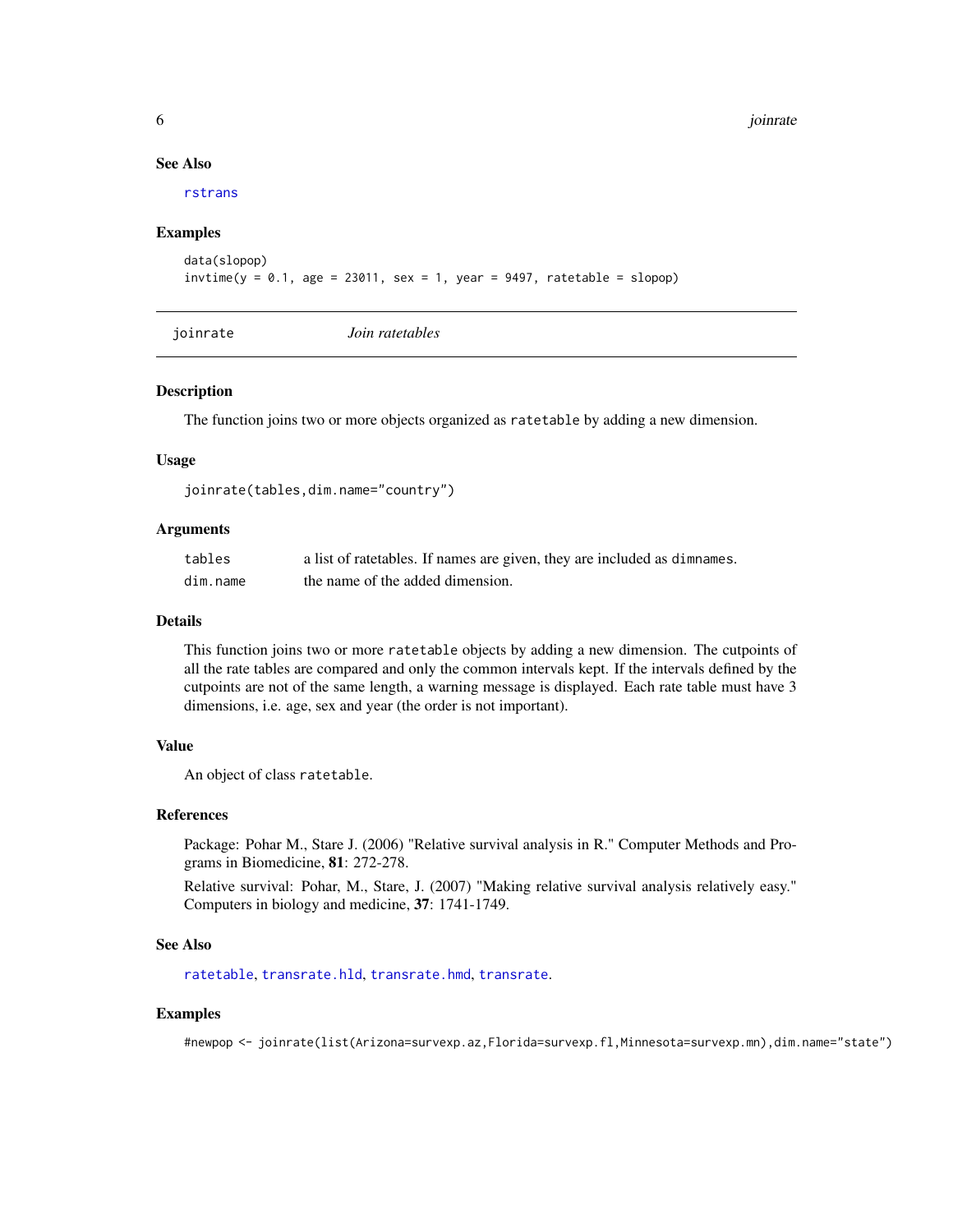<span id="page-6-0"></span>

## Description

Displays a graph of the scaled partial residuals, along with a smooth curve.

#### Usage

```
## S3 method for class 'rs.zph'
plot(x, result = TRUE, df = 4, nsmo = 40, var, cex=1, add = FALSE, col=1,lty=1,xlab,ylab,scale=1,...)
```
#### Arguments

| result of the rs. zph function.                                                                                                                                                                                                                             |
|-------------------------------------------------------------------------------------------------------------------------------------------------------------------------------------------------------------------------------------------------------------|
| a logical value, if TRUE the residuals are included on the plot, as well as the<br>smooth fit.                                                                                                                                                              |
| the degrees of freedom for the fitted natural spline, df=2 leads to a linear fit.                                                                                                                                                                           |
| number of points used to plot the fitted spline.                                                                                                                                                                                                            |
| the set of variables for which plots are desired. By default, plots are produced<br>in turn for each variable of a model. Selection of a single variable allows other<br>features to be added to the plot, e.g., a horizontal line at zero or a main title. |
| a numerical value giving the amount by which plotting text and symbols should<br>be scaled relative to the default.                                                                                                                                         |
| logical, if TRUE the plot is added to an existing plot                                                                                                                                                                                                      |
| a specification for the default plotting color.                                                                                                                                                                                                             |
| the line type.                                                                                                                                                                                                                                              |
| x axis label.                                                                                                                                                                                                                                               |
| y axis label.                                                                                                                                                                                                                                               |
| units for x axis, default is 1, i.e. days.                                                                                                                                                                                                                  |
| Additional arguments passed to the plot function.                                                                                                                                                                                                           |
|                                                                                                                                                                                                                                                             |

#### References

Goodness of fit: Stare J.,Pohar Perme M., Henderson R. (2005) "Goodness of fit of relative survival models." Statistics in Medicine, 24: 3911-3925.

Package: Pohar M., Stare J. (2006) "Relative survival analysis in R." Computer Methods and Programs in Biomedicine, 81: 272-278.

Relative survival: Pohar, M., Stare, J. (2007) "Making relative survival analysis relatively easy." Computers in biology and medicine, 37: 1741-1749, 2007.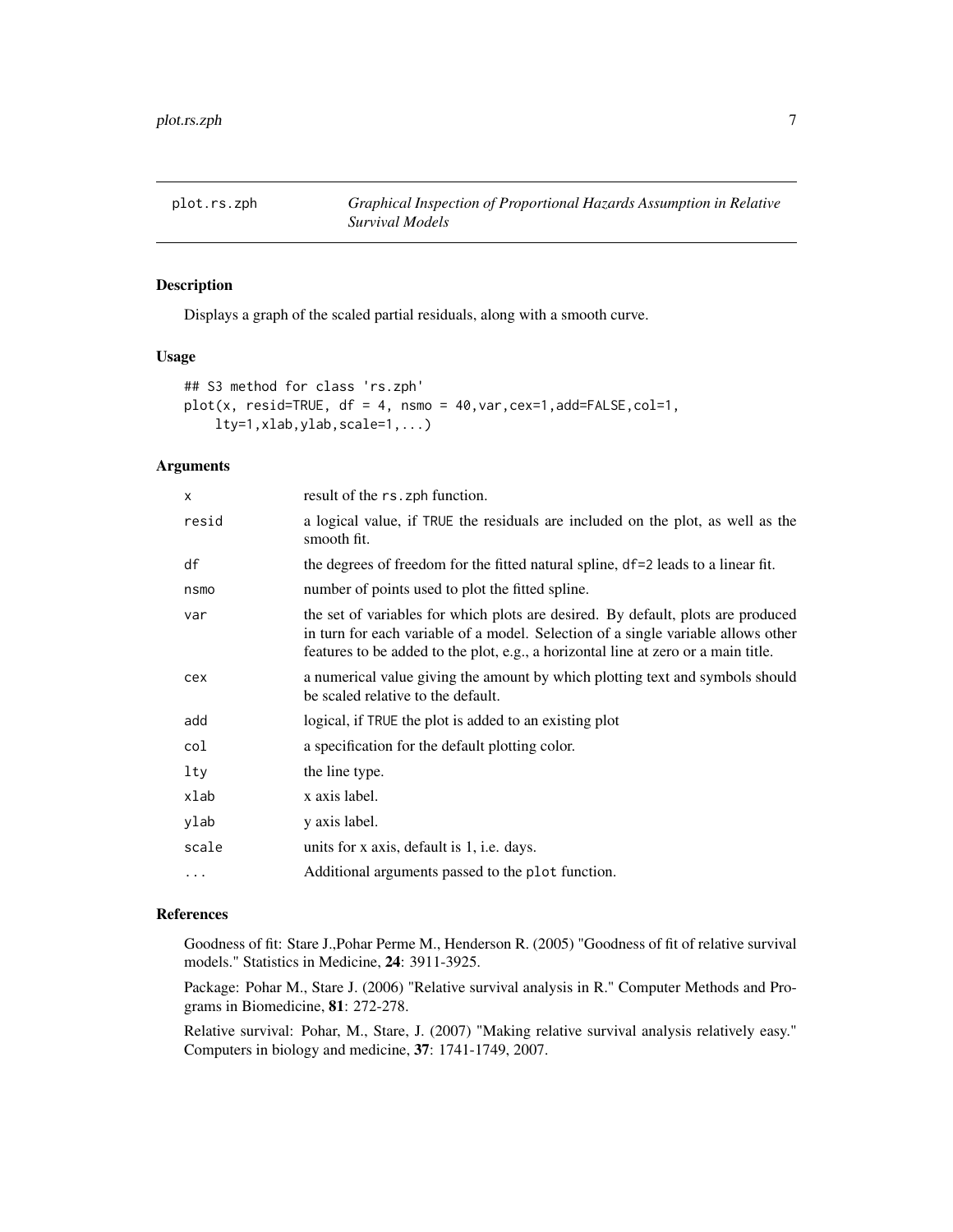<span id="page-7-0"></span>8 rdata and the contract of the contract of the contract of the contract of the contract of the contract of the contract of the contract of the contract of the contract of the contract of the contract of the contract of th

# See Also

[rs.zph](#page-13-1), [plot.cox.zph](#page-0-0).

#### Examples

```
data(slopop)
data(rdata)
fit <- rsadd(Surv(time,cens)~sex+as.factor(agegr)+ratetable(age=age*365,
             sex=sex,year=year),ratetable=slopop,data=rdata,int=5)
rszph <- rs.zph(fit)
plot(rszph)
```
rdata *Survival Data*

### Description

Survival data.

#### Usage

data(rdata)

#### Format

A data frame with 1040 observations on the following 6 variables:

time survival time (in days).

cens censoring indicator (0=censoring, 1=death).

age age (in years).

sex sex (1=male, 2=female).

year date of diagnosis (in date format).

agegr age group.

#### References

Pohar M., Stare J. (2006) "Relative survival analysis in R." Computer Methods and Programs in Biomedicine, 81: 272-278.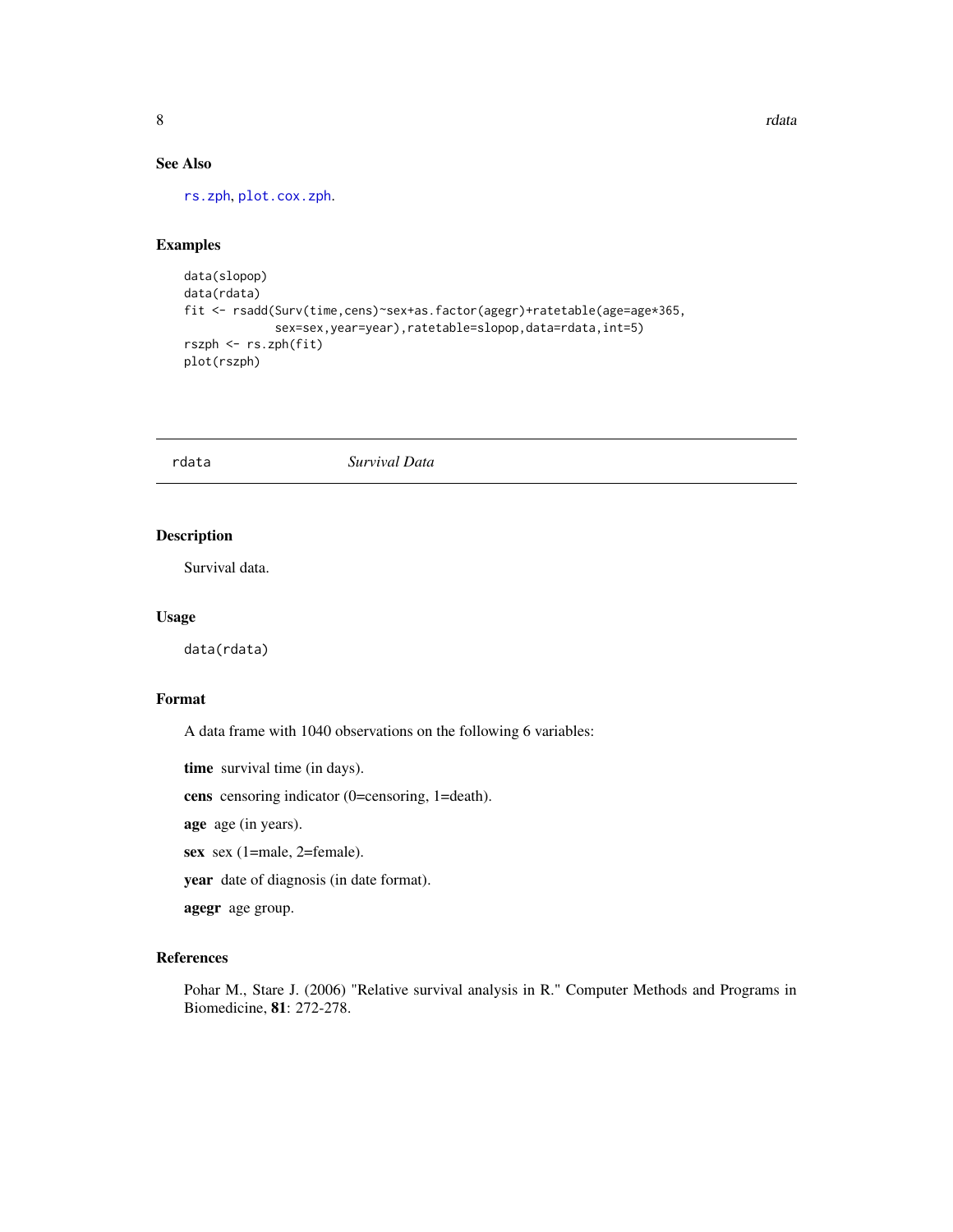<span id="page-8-0"></span>residuals.rsadd *Calculate Residuals for a "rsadd" Fit*

#### Description

Calculates partial residuals for an additive relative survival model.

#### Usage

```
## S3 method for class 'rsadd'
residuals(object,type="schoenfeld",...)
```
#### Arguments

| object   | an object inheriting from class r sadd, representing a fitted additive relative sur-<br>vival model. Typically this is the output from the r sadd function. |
|----------|-------------------------------------------------------------------------------------------------------------------------------------------------------------|
| type     | character string indicating the type of residual desired. Currently only Schoen-<br>feld residuals are implemented.                                         |
| $\cdots$ | other arguments.                                                                                                                                            |

#### Value

A list of the following values is returned:

| res    | a matrix containing the residuals for each variable.             |
|--------|------------------------------------------------------------------|
| varr   | the variance for each residual                                   |
| varr1  | the sum of varr.                                                 |
| kvarr  | the derivative of each residual, to be used in rs. zph function. |
| kvarr1 | the sum of kvarr.                                                |

#### References

Package. Pohar M., Stare J. (2006) "Relative survival analysis in R." Computer Methods and Programs in Biomedicine, 81: 272–278

Relative survival: Pohar, M., Stare, J. (2007) "Making relative survival analysis relatively easy." Computers in biology and medicine, 37: 1741–1749.

Goodness of fit: Stare J.,Pohar Perme M., Henderson R. (2005) "Goodness of fit of relative survival models." Statistics in Medicine, 24: 3911–3925.

#### See Also

[rsadd](#page-14-1).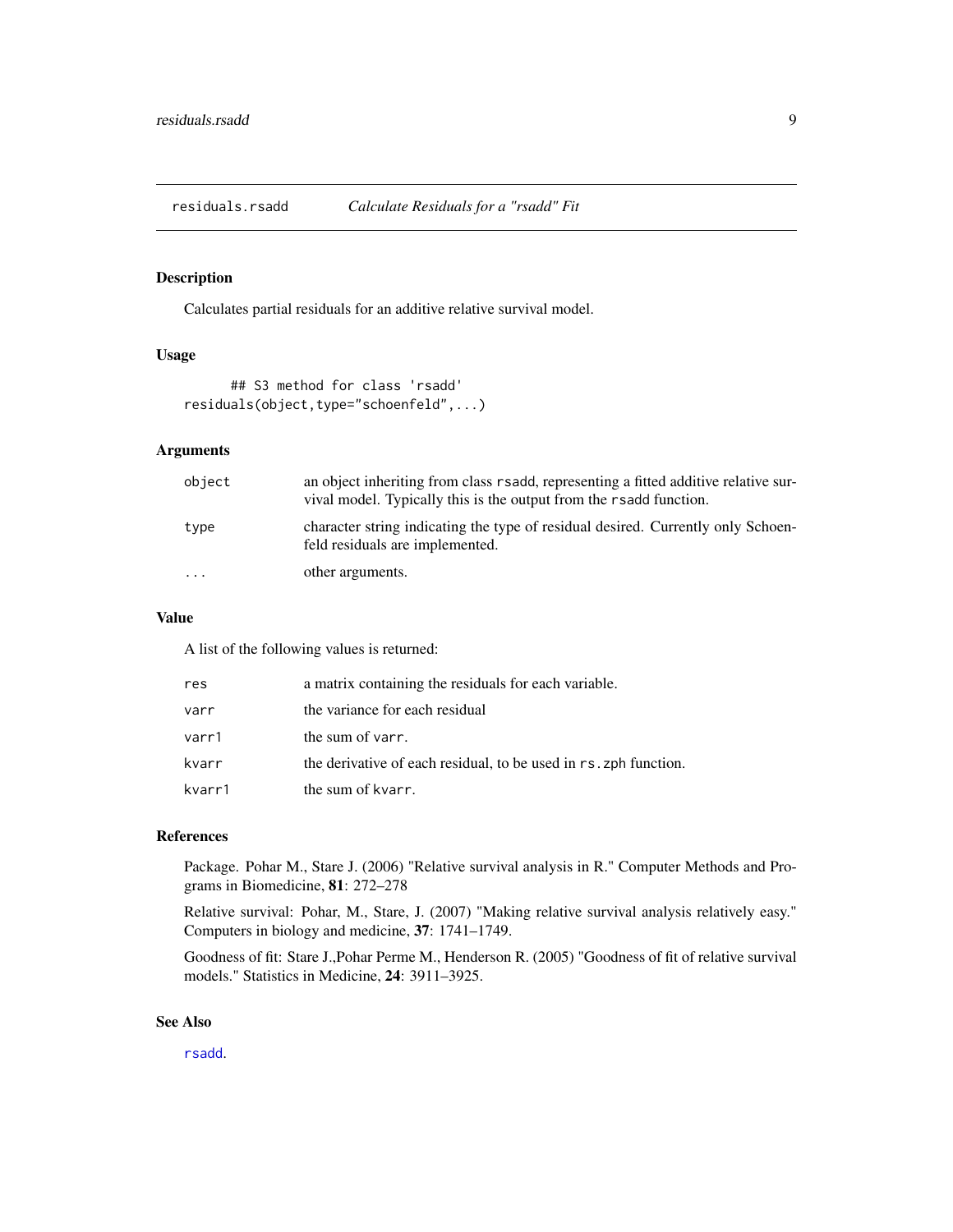# Examples

```
data(slopop)
data(rdata)
fit <- rsadd(Surv(time,cens)~sex+ratetable(age=age*365,sex=sex,year=year),
       ratetable=slopop,data=rdata,int=5)
sresid <- residuals.rsadd(fit)
```
rs.br *Test the Proportional Hazards Assumption for Relative Survival Regression Models*

# Description

Test the proportional hazards assumption for relative survival models (rsadd, rsmul or rstrans) by forming a Brownian Bridge.

#### Usage

rs.br(fit,sc,rho=0,test="max",global=TRUE)

### Arguments

| fit       | the result of fitting a relative survival model, using the rsadd, rsmul or rstrans<br>function.                                                                                                                                         |
|-----------|-----------------------------------------------------------------------------------------------------------------------------------------------------------------------------------------------------------------------------------------|
| <b>SC</b> | partial residuals calculated by the resid function. This is used to save time if<br>several tests are to be calculated on these residuals and can otherwise be omitted.                                                                 |
| rho       | a number controlling the weigths of residuals. The weights are the number of<br>individuals at risk at each event time to the power rho. The default is rho=0,<br>which sets all weigths to 1.                                          |
| test      | a character string specifying the test to be performed on Brownian bridge. Pos-<br>sible values are "max" (default), which tests the maximum absolute value of the<br>bridge, and cym, which calculates the Cramer Von Mises statistic. |
| global    | should a global Brownian bridge test be performed, in addition to the per-<br>variable tests                                                                                                                                            |

# Value

an object of class rs.br. This function would usually be followed by both a print and a plot of the result. The plot gives a Brownian bridge for each of the variables. The horizontal lines are the 95 of the Brownian bridge

<span id="page-9-0"></span>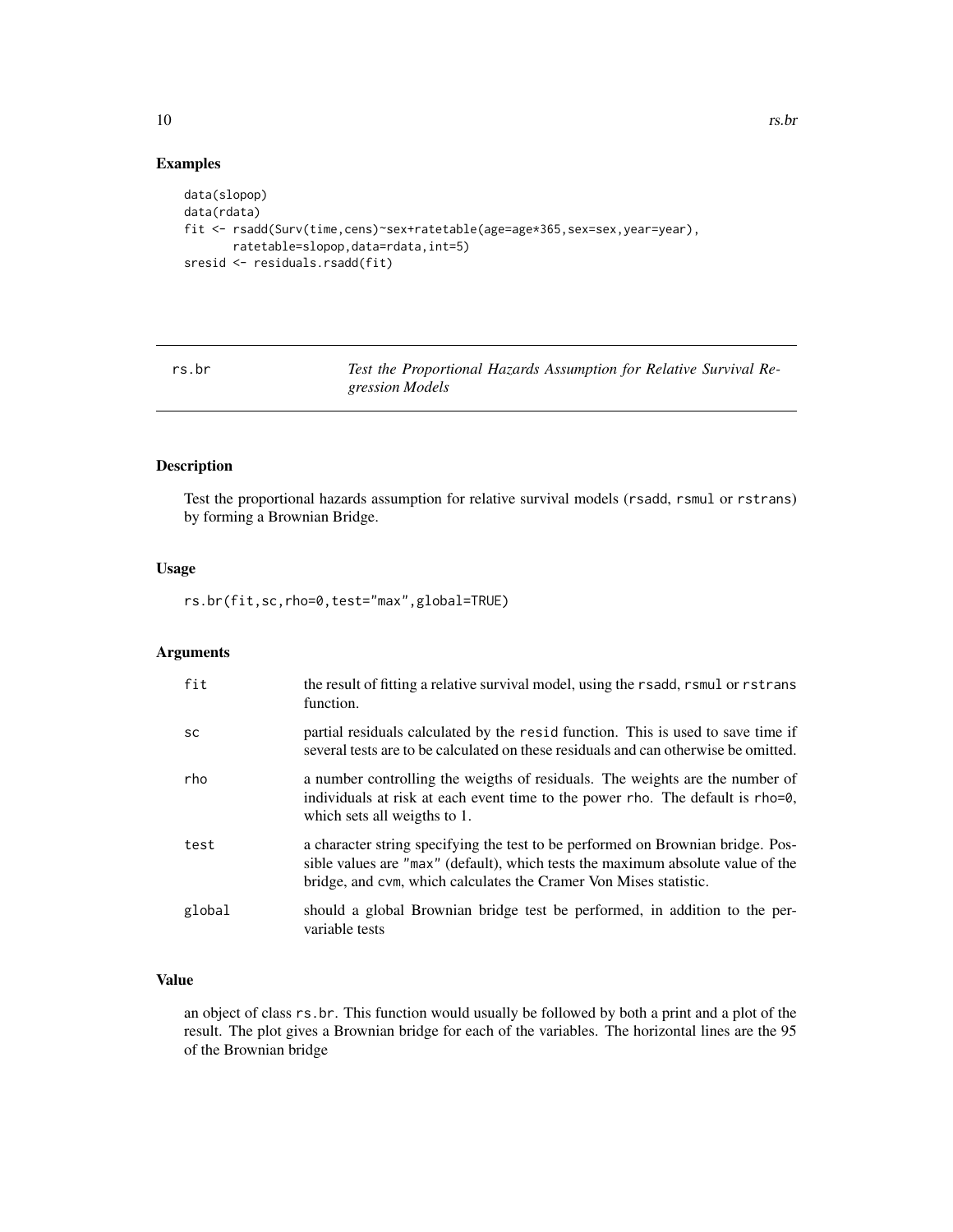#### <span id="page-10-0"></span>rs.surv 11

#### References

Goodness of fit: Stare J.,Pohar Perme M., Henderson R. (2005) "Goodness of fit of relative survival models." Statistics in Medicine, 24: 3911–3925.

Package. Pohar M., Stare J. (2006) "Relative survival analysis in R." Computer Methods and Programs in Biomedicine, 81: 272–278

Relative survival: Pohar, M., Stare, J. (2007) "Making relative survival analysis relatively easy." Computers in biology and medicine, 37: 1741–1749.

#### See Also

[rsadd](#page-14-1), rsmul, rstrans, [resid](#page-0-0).

#### Examples

```
data(slopop)
data(rdata)
fit <- rsadd(Surv(time,cens)~sex+ratetable(age=age*365,sex=sex,
     year=year),ratetable=slopop,data=rdata,int=5)
rsbr <- rs.br(fit)
rsbr
plot(rsbr)
```
<span id="page-10-1"></span>rs.surv *Compute a Relative Survival Curve*

#### Description

Computes an estimate of the relative survival curve using the Ederer II method, Pohar-Perme method or the Hakulinen method

#### Usage

```
rs.surv(formula, data,ratetable=survexp.us,na.action,fin.date,
method="pohar-perme",conf.type="log",conf.int=0.95,type="kaplan-meier",all.times=FALSE)
```
#### Arguments

| formula | a formula object, with the response as a Surv object on the left of a $\sim$ operator,<br>and, if desired, terms separated by the + operator on the right. If the variables<br>are not organized and named in the same way as in the population tables, a<br>ratetable term must be added to match each subject to his/her expected cohort.<br>For a single survival curve the $\sim$ 1 part of the formula is not required. |
|---------|------------------------------------------------------------------------------------------------------------------------------------------------------------------------------------------------------------------------------------------------------------------------------------------------------------------------------------------------------------------------------------------------------------------------------|
| data    | NOTE: The time must be in days, and the same is required for the ratetable<br>variables (the variables used in the population tables), for example age and year<br>(year must be given in the date format, i.e. in number of days since $01.01.1960$ ).<br>a data.frame in which to interpret the variables named in the formula.                                                                                            |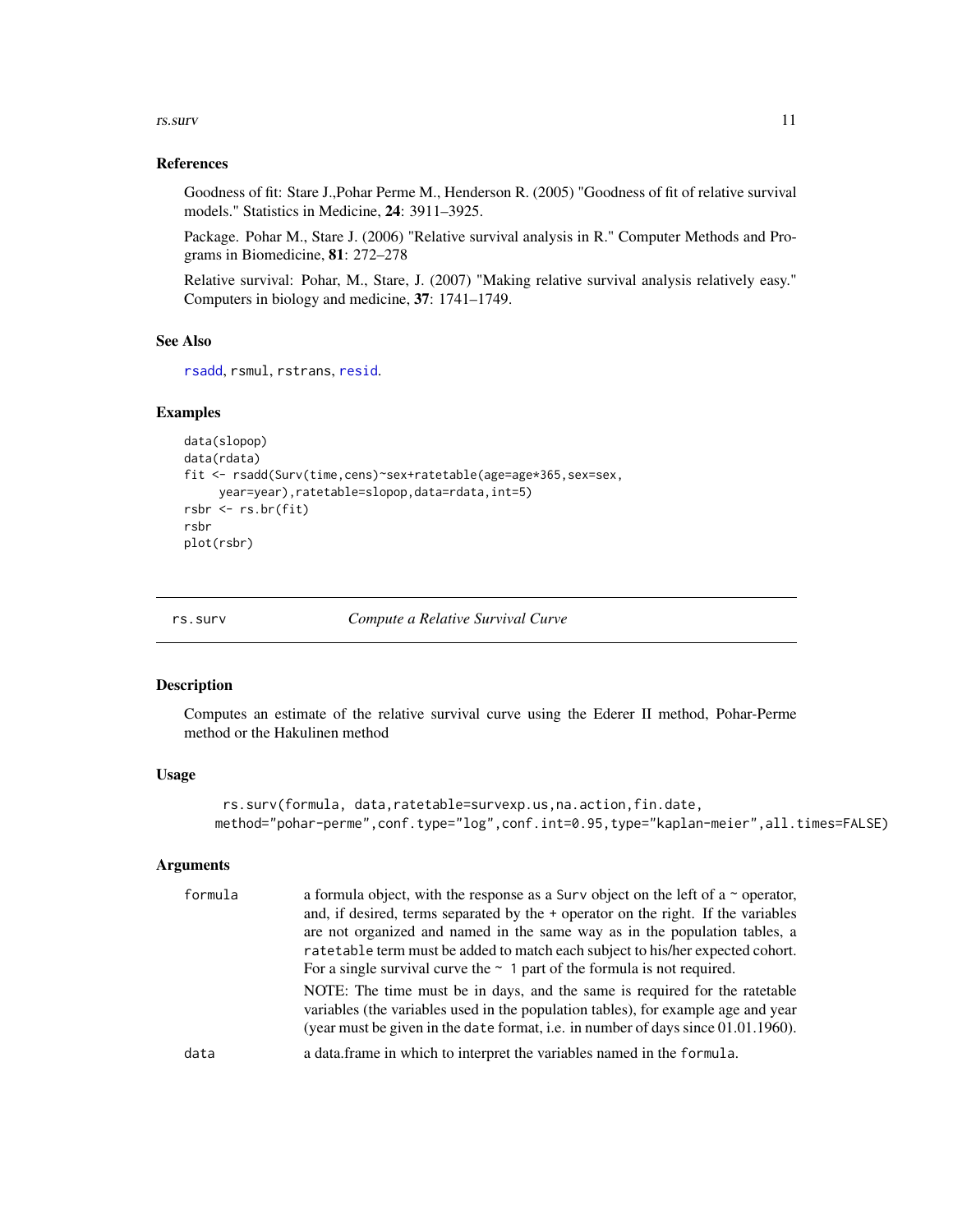| ratetable | a table of event rates, organized as a ratetable object, such as survexp.us.                                                                                                                                                                                                                                                       |
|-----------|------------------------------------------------------------------------------------------------------------------------------------------------------------------------------------------------------------------------------------------------------------------------------------------------------------------------------------|
| na.action | a missing-data filter function, applied to the model frame, after any subset argu-<br>ment has been used. Default is options () \$na. action.                                                                                                                                                                                      |
| fin.date  | the date of the study ending, used for calculating the potential follow-up times<br>in the Hakulinen method. If missing, it is calculated as max (year+time).                                                                                                                                                                      |
| method    | the method for calculating the relative survival. The options are pohar-perme(default),<br>ederer and hakulinen.                                                                                                                                                                                                                   |
| conf.type | one of plain, log (the default), or log-log. The first option causes the standard<br>intervals curve $+$ - k *se(curve), where k is determined from conf.int. The log<br>option calculates intervals based on the cumulative hazard or log(survival). The<br>last option bases intervals on the log hazard or log(-log(survival)). |
| conf.int  | the level for a two-sided confidence interval on the survival curve(s). Default is<br>0.95.                                                                                                                                                                                                                                        |
| type      | defines how survival estimates are to be calculated given the hazards. The de-<br>fault (kaplan-meier) calculates the product integral, whereas the option fleming-harrington<br>exponentiates the negative cumulative hazard. Analogous to the usage in survfit.                                                                  |
| all.times | should the curve be calculated in daily intervals for better precision? Default is<br>FALSE.                                                                                                                                                                                                                                       |

# Details

NOTE: All times used in the formula argument must be specified in days. This is true for the follow-up time as well as for any variables needed ratetable object, like age and year.

The potential censoring times needed for the calculation of the expected survival by the Hakulinen method are calculated automatically. The times of censoring are left as they are, the times of events are replaced with fin.date - year.

The calculation of the Pohar-Perme estimate is more time consuming since more data are needed from the population tables. The old version of the function, now named rs.survo can be used as a faster version for the Hakulinen and Ederer II estimate.

#### Value

a survfit object; see the help on survfit.object for details. The survfit methods are used for print, plot, lines, and points.

### References

Package. Pohar M., Stare J. (2006) "Relative survival analysis in R." Computer Methods and Programs in Biomedicine, 81: 272–278

Relative survival: Pohar, M., Stare, J. (2007) "Making relative survival analysis relatively easy." Computers in biology and medicine, 37: 1741–1749.

# See Also

survfit, survexp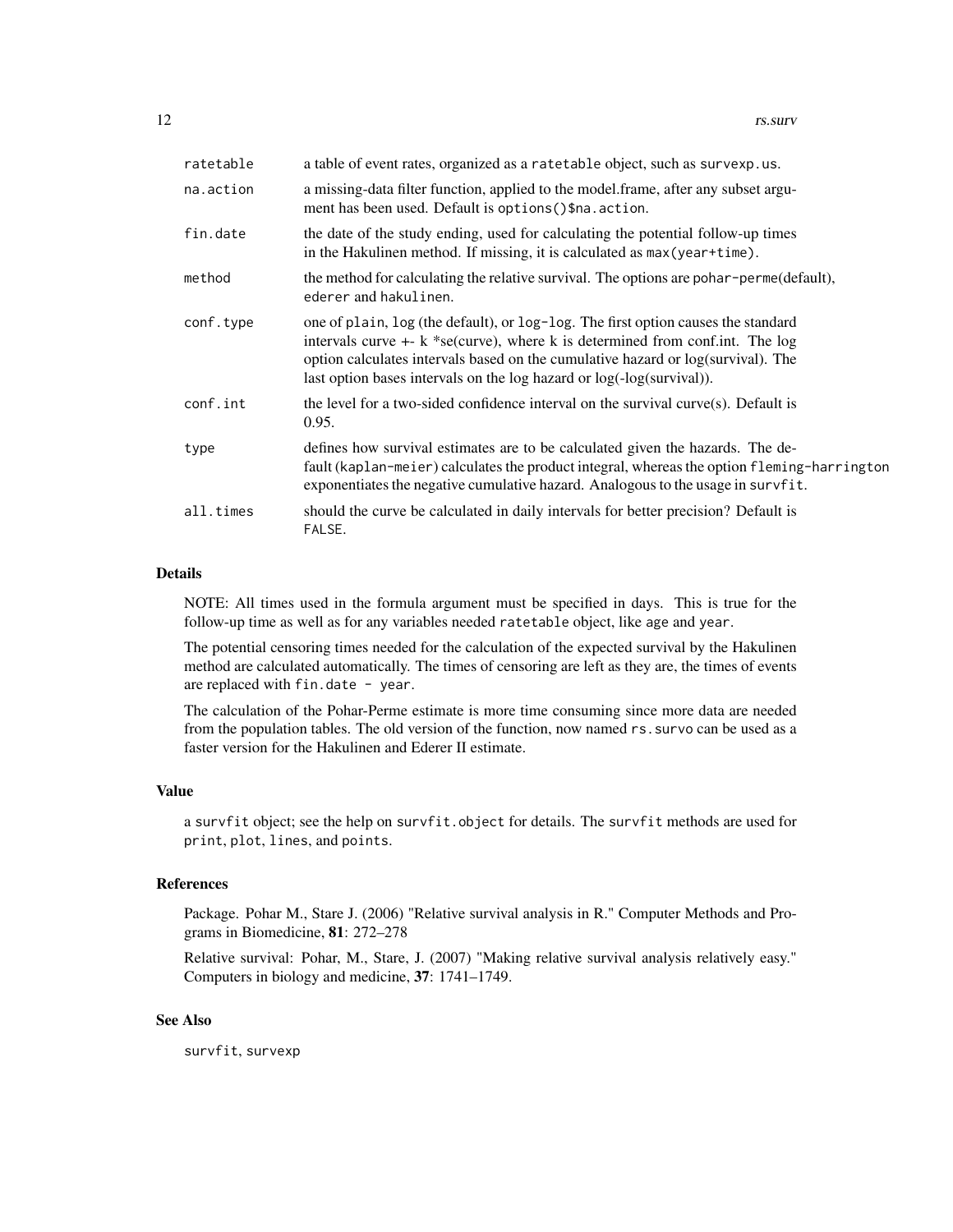#### <span id="page-12-0"></span>rs.surv.rsadd 13

# Examples

```
data(slopop)
data(rdata)
#calculate the relative survival curve
#note that the variable year is given in days since 01.01.1960 and that
#age must be multiplied by 365 in order to be expressed in days.
rs.surv(Surv(time,cens)~sex+ratetable(age=age*365,sex=sex,
      year=year),ratetable=slopop,data=rdata)
```
rs.surv.rsadd *Compute a Relative Survival Curve from an additive relative survival model*

# Description

Computes the predicted relative survival function for an additive relative survival model fitted with maximum likelihood.

#### Usage

rs.surv.rsadd(formula, newdata)

#### **Arguments**

| formula | a rsadd object (Implemented only for models fitted with the codemax.lik (de-<br>fault) option.)                                                                        |
|---------|------------------------------------------------------------------------------------------------------------------------------------------------------------------------|
| newdata | a data frame with the same variable names as those that appear in the rsadd for-<br>mula. a predicted curve for each individual in this data frame shall be calculated |

#### Details

Does not work with factor variables - you have to form dummy variables before calling the rsadd function.

#### Value

a survfit object; see the help on survfit.object for details. The survfit methods are used for print, plot, lines, and points.

# References

Package. Pohar M., Stare J. (2006) "Relative survival analysis in R." Computer Methods and Programs in Biomedicine, 81: 272–278

#### See Also

survfit, survexp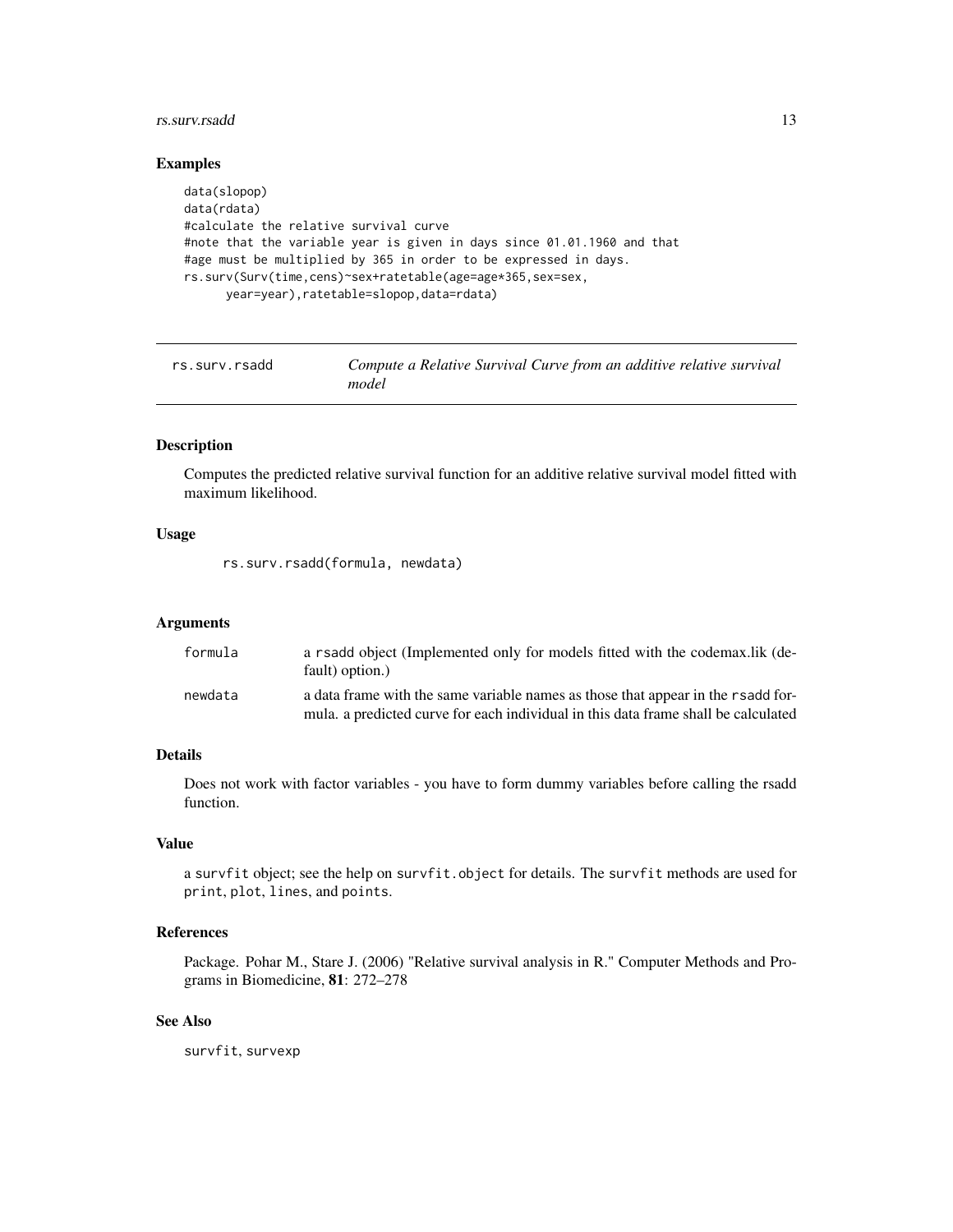#### Examples

```
data(slopop)
data(rdata)
#fit a relative survival model
fit <- rsadd(Surv(time,cens)~sex+age+year+ratetable(age=age*365,sex=sex,year=year),
ratetable=slopop,data=rdata,int=c(0:10,15))
#calculate the predicted curve for a male individual, aged 65, diagnosed in 1982
d <- rs.surv.rsadd(fit,newdata=data.frame(sex=1,age=65,year=as.date("1Jul1982")))
#plot the curve (will result in a step function since the baseline is assumed piecewise constant)
plot(d,xscale=365.241)
#calculate the predicted survival curves for each individual in the data set
d <- rs.surv.rsadd(fit,newdata=rdata)
#calculate the average over all predicted survival curves
p.surv <- apply(d$surv,1,mean)
#plot the relative survival curve
plot(d$time/365.241,p.surv,type="b",ylim=c(0,1),xlab="Time",ylab="Relative survival")
```
<span id="page-13-1"></span>rs.zph *Behaviour of Covariates in Time for Relative Survival Regression Models*

#### Description

Calculates the scaled partial residuals of a relative survival model (rsadd, rsmul or rstrans)

#### Usage

rs.zph(fit,sc,transform="identity",var.type="sum")

#### Arguments

| fit       | the result of fitting an additive relative survival model, using the rsadd, rsmul<br>or rstrans function.                                                                                                                                     |
|-----------|-----------------------------------------------------------------------------------------------------------------------------------------------------------------------------------------------------------------------------------------------|
|           | In the case of multiplicative and transformation models the output is identical to<br>cox. zph function, except no test is performed.                                                                                                         |
| <b>SC</b> | partial residuals calculated by the resid function. This is used to save time if<br>several tests are to be calculated on these residuals and can otherwise be omitted.                                                                       |
| transform | a character string specifying how the survival times should be transformed. Pos-<br>sible values are "km", "rank", "identity" and log. The default is "identity".                                                                             |
| var.type  | a character string specifying the variance used to scale the residuals. Possible<br>values are "each", which estimates the variance for each residual separately,<br>and sum(default), which assumes the same variance for all the residuals. |

<span id="page-13-0"></span>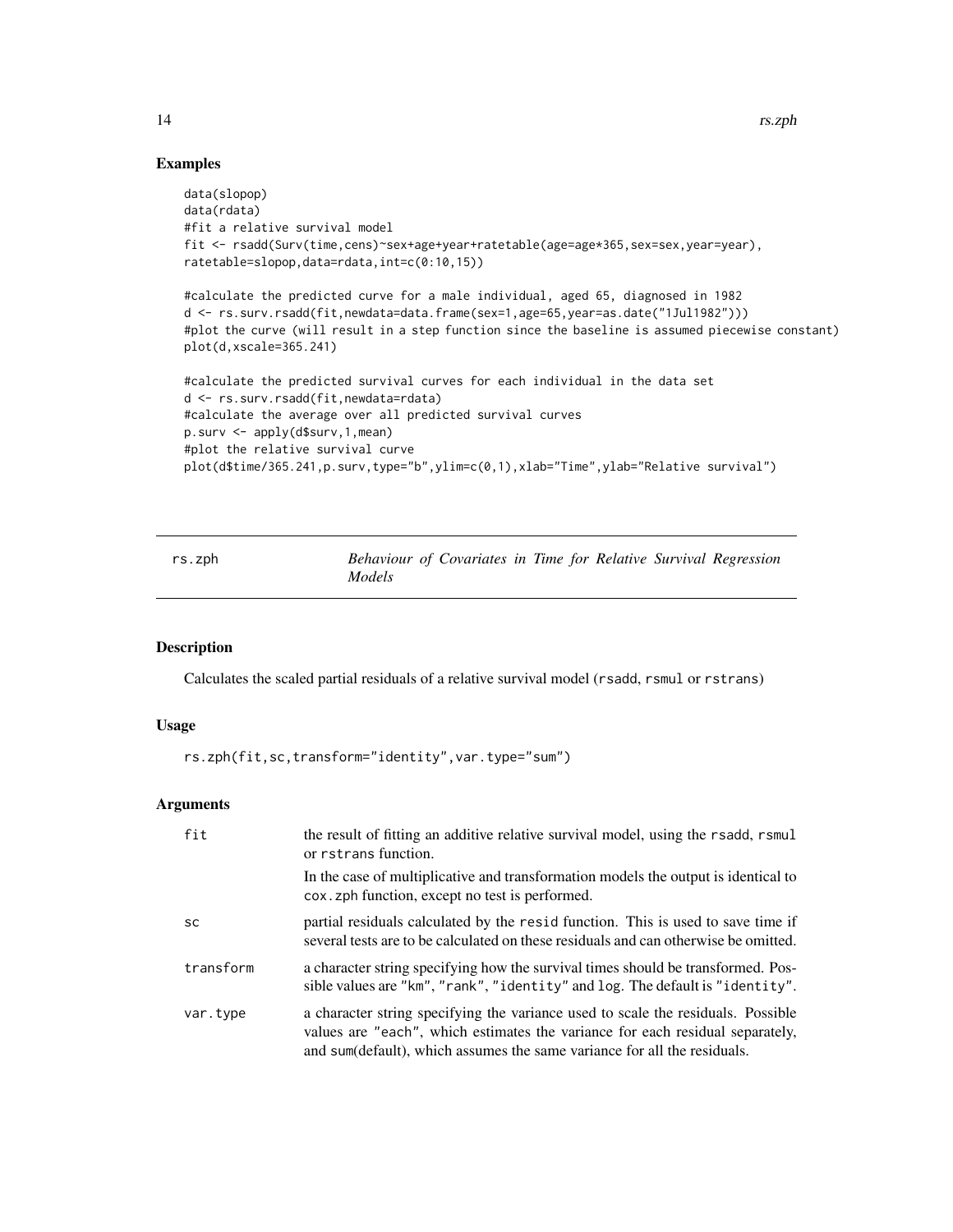#### <span id="page-14-0"></span>rsadd 15

#### Value

an object of class rs.zph. This function would usually be followed by a plot of the result. The plot gives an estimate of the time-dependent coefficient beta(t). If the proportional hazards assumption is true,  $beta(t)$  will be a horizontal line.

#### References

Goodness of fit: Stare J.,Pohar Perme M., Henderson R. (2005) "Goodness of fit of relative survival models." Statistics in Medicine, 24: 3911–3925.

Package. Pohar M., Stare J. (2006) "Relative survival analysis in R." Computer Methods and Programs in Biomedicine, 81: 272–278

Relative survival: Pohar, M., Stare, J. (2007) "Making relative survival analysis relatively easy." Computers in biology and medicine, 37: 1741–1749.

#### See Also

[rsadd](#page-14-1), rsmul, rstrans, [resid](#page-0-0), [cox.zph](#page-0-0).

# Examples

```
data(slopop)
data(rdata)
fit <- rsadd(Surv(time,cens)~sex+ratetable(age=age*365,sex=sex,
    year=year),ratetable=slopop,data=rdata,int=5)
rszph <- rs.zph(fit)
plot(rszph)
```
<span id="page-14-1"></span>rsadd *Fit an Additive model for Relative Survival*

#### Description

The function fits an additive model to the data. The methods implemented are the maximum likelihood method, the semiparametric method, a glm model with a binomial error and a glm model with a poisson error.

# Usage

```
rsadd(formula, data=parent.frame(), ratetable = survexp.us,
     int, na.action, method, init,bwin,centered,cause,control,...)
```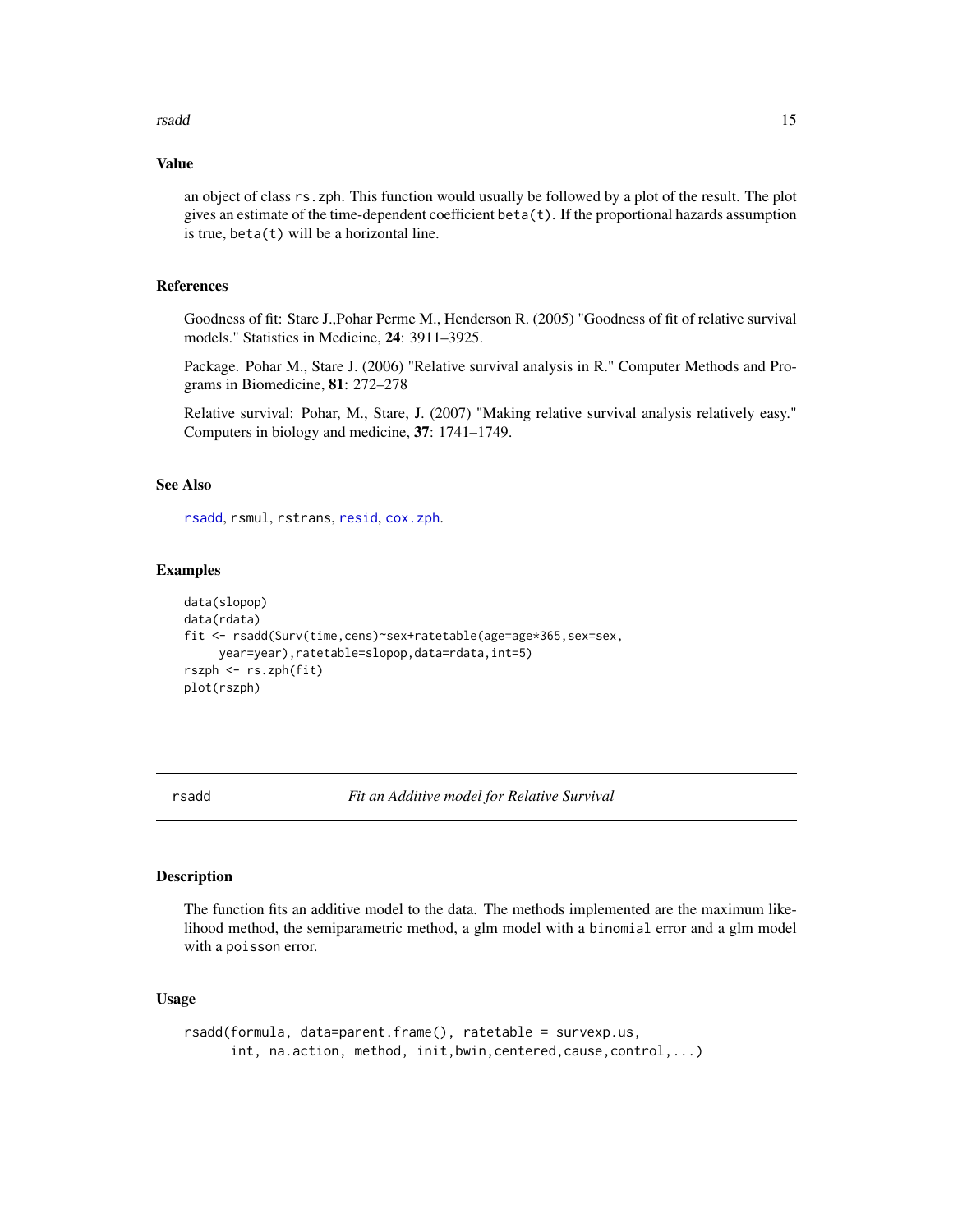# Arguments

| formula   | a formula object, with the response on the left of $a \sim$ operator, and the terms on<br>the right. The terms consist of predictor variables separated by the + operator,<br>along with a ratetable term. The ratetable term matches each subject to<br>his/her expected cohort. If the variables are organized and named in the same<br>way as in the population tables, the ratetable term can be omitted. The re-<br>sponse must be a survival object as returned by the Surv function. |
|-----------|---------------------------------------------------------------------------------------------------------------------------------------------------------------------------------------------------------------------------------------------------------------------------------------------------------------------------------------------------------------------------------------------------------------------------------------------------------------------------------------------|
|           | NOTE: The time must be in days, and the same is required for the ratetable<br>variables (the variables used in the population tables), for example age and year<br>(year must be given in the date format, i.e. in number of days since 01.01.1960).                                                                                                                                                                                                                                        |
| data      | a data.frame in which to interpret the variables named in the formula.                                                                                                                                                                                                                                                                                                                                                                                                                      |
| ratetable | a table of event rates, organized as a ratetable object, such as survexp.us.                                                                                                                                                                                                                                                                                                                                                                                                                |
| int       | either a single value denoting the number of follow-up years or a vector speci-<br>fying the intervals (in years) in which the hazard is constant (the times that are<br>bigger than $max(int)$ are censored. If missing, only one interval (from time $0$<br>to maximum observation time) is assumed. The EM method does not need the<br>intervals, only the maximum time can be specified (all times are censored after<br>this time point).                                              |
| na.action | a missing-data filter function, applied to the model.frame, after any subset argu-<br>ment has been used. Default is options () \$na. action.                                                                                                                                                                                                                                                                                                                                               |
| method    | glm.bin or glm.poi for a glm model, EM for the EM algorithm and max.lik for<br>the maximum likelihood model (default).                                                                                                                                                                                                                                                                                                                                                                      |
| init      | vector of initial values of the iteration. Default initial value is zero for all vari-<br>ables.                                                                                                                                                                                                                                                                                                                                                                                            |
| bwin      | controls the bandwidth used for smoothing in the EM algorithm. The follow-up<br>time is divided into quartiles and bwin specifies a factor by which the maximum<br>between events time length on each interval is multiplied. The default bwin=-1<br>lets the function find an appropriate value. If bwin=0, no smoothing is applied.                                                                                                                                                       |
| centered  | if TRUE, all the variables are centered before fitting and the baseline excess haz-<br>ard is calculated accordingly. Default is FALSE.                                                                                                                                                                                                                                                                                                                                                     |
| cause     | A vector of the same length as the number of cases. 0 for population deaths, 1<br>for disease specific deaths, 2 (default) for unknown. Can only be used with the<br>EM method.                                                                                                                                                                                                                                                                                                             |
| control   | a list of parameters for controlling the fitting process. See the documentation for<br>glm.control for details.                                                                                                                                                                                                                                                                                                                                                                             |
|           | other arguments will be passed to glm.control.                                                                                                                                                                                                                                                                                                                                                                                                                                              |

#### Details

NOTE: All times used in the formula argument must be specified in days. This is true for the followup time as well as for any variables needed ratetable object, like age and year. On the contrary, the int argument requires interval specification in years.

The maximum likelihood method and both glm methods assume a fully parametric model with a piecewise constant baseline excess hazard function. The intervals on which the baseline is assumed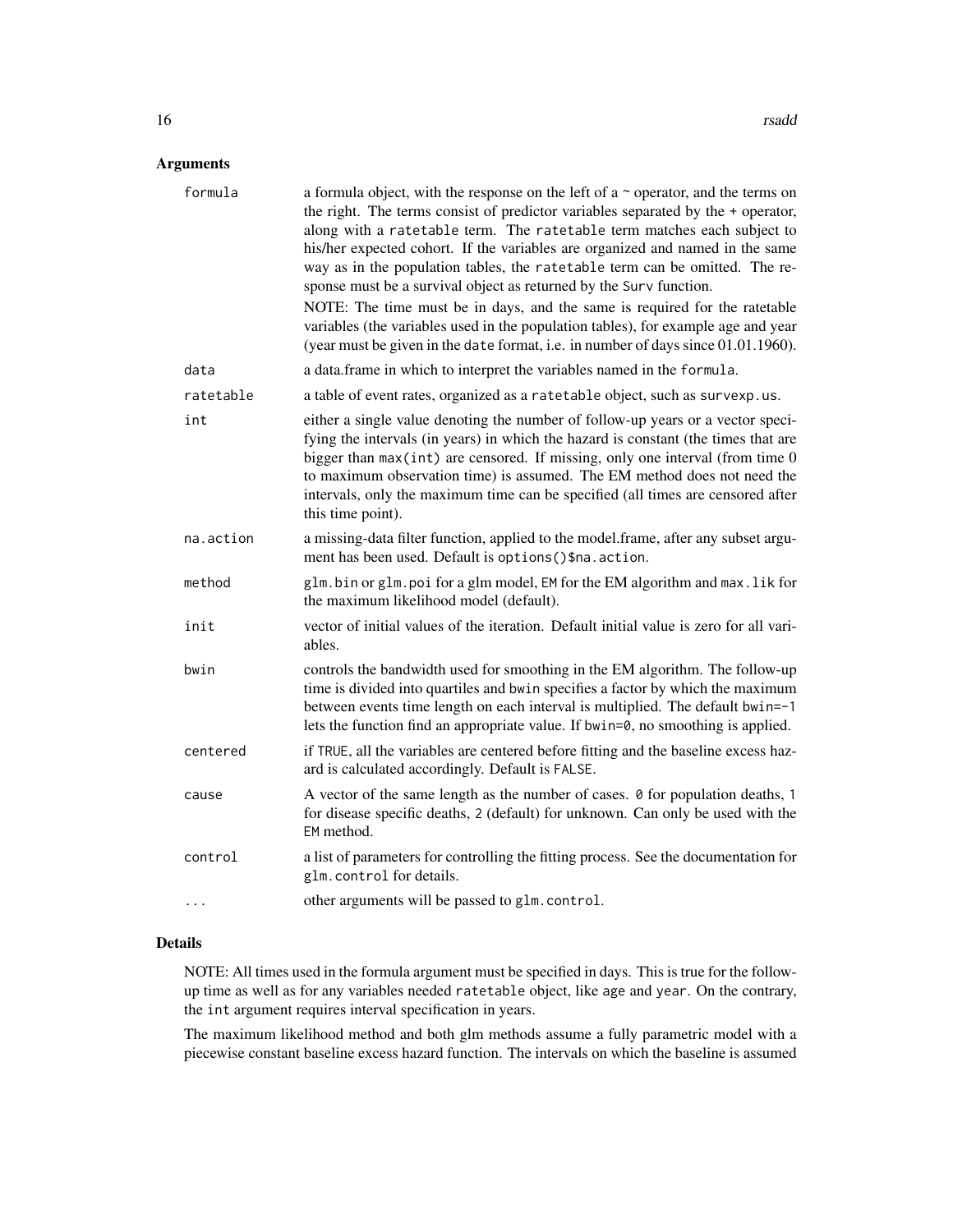#### <span id="page-16-0"></span>rsadd 17

constant should be passed via argument int. The EM method is semiparametric, i.e. no assumptions are made for the baseline hazard and therefore no intervals need to be specified.

The methods using glm are methods for grouped data. The groups are formed according to the covariate values. This should be taken into account when fitting a model. The glm method returns life tables for groups specified by the covariates in groups.

The EM method output includes the smoothed baseline excess hazard lambda0, the cumulative baseline excess hazard Lambda0 and times at which they are estimated. The individual probabilites of dying due to the excess risk are returned as Nie. The EM method fitting procedure requires some local smoothing of the baseline excess hazard. The default bwin=-1 value lets the function find an appropriate value for the smoothing band width. While this ensures an unbiased estimate, the procedure time is much longer. As the value found by the function is independent of the covariates in the model, the value can be read from the output (bwinfac) and used for refitting different models to the same data to save time.

#### Value

An object of class rsadd. In the case of method="glm.bin" and method="glm.poi" the class also inherits from glm which inherits from the class lm. Objects of this class have methods for the functions print and summary. An object of class rsadd is a list containing at least the following components:

| data              | the data as used in the model, along with the variables defined in the rate table         |
|-------------------|-------------------------------------------------------------------------------------------|
| ratetable         | the ratetable used.                                                                       |
| int               | the maximum time (in years) used. All the events at and after this value are<br>censored. |
| method            | the fitting method that was used.                                                         |
| linear.predictors |                                                                                           |
|                   | the vector of linear predictors, one per subject.                                         |

# References

Package. Pohar M., Stare J. (2006) "Relative survival analysis in R." Computer Methods and Programs in Biomedicine, 81: 272–278

Relative survival: Pohar, M., Stare, J. (2007) "Making relative survival analysis relatively easy." Computers in biology and medicine, 37: 1741–1749.

EM algorithm: Pohar Perme M., Henderson R., Stare, J. (2009) "An approach to estimation in relative survival regression." Biostatistics, 10: 136–146.

#### See Also

[rstrans](#page-19-1), [rsmul](#page-17-1)

#### Examples

```
data(slopop)
data(rdata)
#fit an additive model
#note that the variable year is given in days since 01.01.1960 and that
```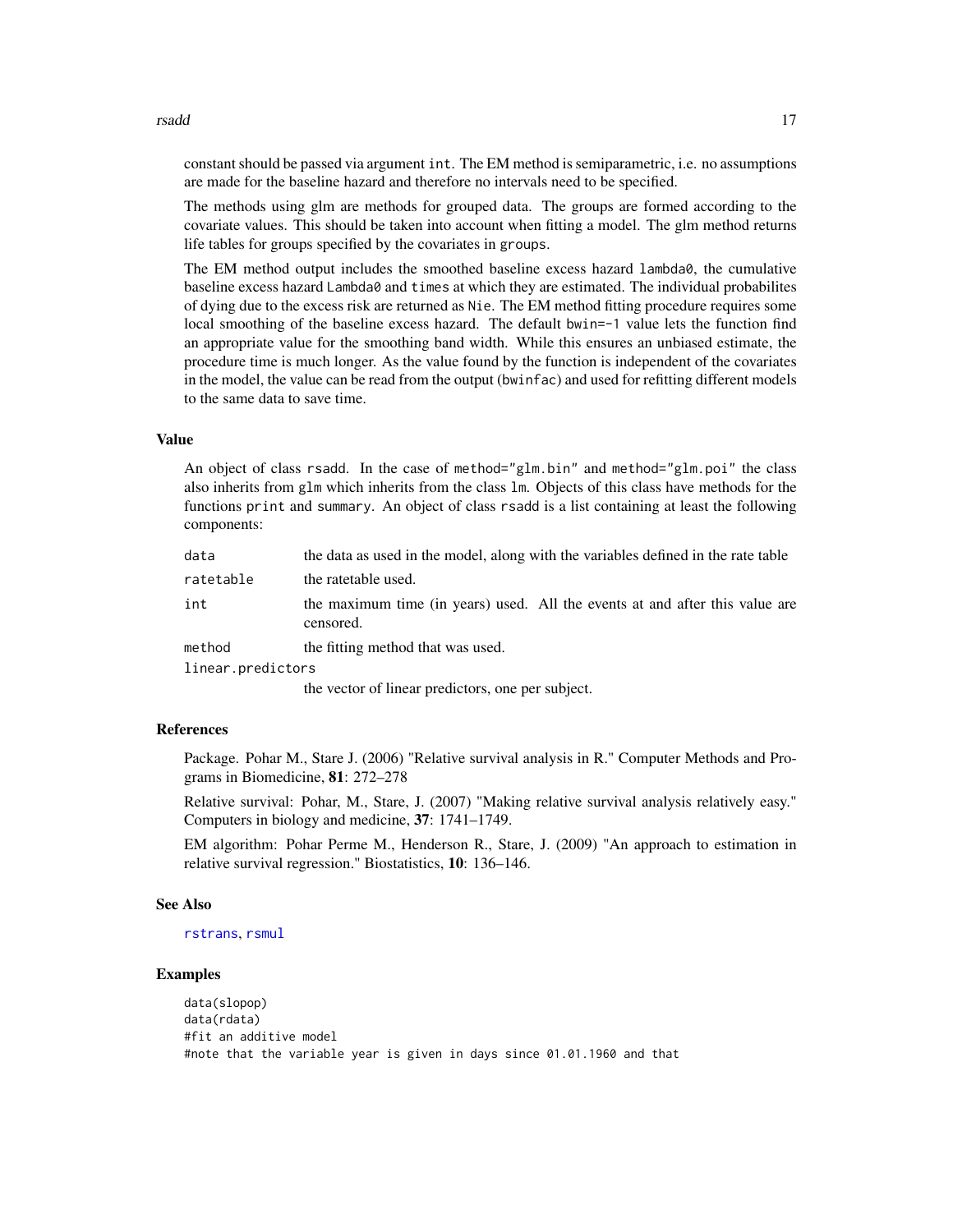```
#age must be multiplied by 365 in order to be expressed in days.
fit <- rsadd(Surv(time,cens)~sex+as.factor(agegr)+ratetable(age=age*365,
  sex=sex,year=year), ratetable=slopop,data=rdata,int=5)
#check the goodness of fit
rs.br(fit)
#use the EM method and plot the smoothed baseline excess hazard
fit <- rsadd(Surv(time,cens)~sex+age+ratetable(age=age*365,
  sex=sex,year=year), ratetable=slopop,data=rdata,int=5,method="EM")
sm <- epa(fit)
plot(sm$times,sm$lambda,type="l")
```
<span id="page-17-1"></span>rsmul *Fit Andersen et al Multiplicative Regression Model for Relative Survival*

#### Description

Fits the Andersen et al multiplicative regression model in relative survival. An extension of the coxph function using relative survival.

#### Usage

```
rsmul(formula, data, ratetable = survexp.us, int,na.action,init,
     method,control,...)
```
#### Arguments

| formula   | a formula object, with the response on the left of a $\sim$ operator, and the terms on<br>the right. The terms consist of predictor variables separated by the $+$ operator,<br>along with a ratetable term. The ratetable term matches each subject to<br>his/her expected cohort. If the variables are organized and named in the same<br>way as in the population tables, the ratetable term can be omitted. The re-<br>sponse must be a survival object as returned by the Surv function.<br>NOTE: The time must be in days, and the same is required for the ratetable<br>variables (the variables used in the population tables), for example age and year |
|-----------|------------------------------------------------------------------------------------------------------------------------------------------------------------------------------------------------------------------------------------------------------------------------------------------------------------------------------------------------------------------------------------------------------------------------------------------------------------------------------------------------------------------------------------------------------------------------------------------------------------------------------------------------------------------|
|           | (year must be given in the date format, i.e. in number of days since 01.01.1960).                                                                                                                                                                                                                                                                                                                                                                                                                                                                                                                                                                                |
| data      | a data frame in which to interpret the variables named in the formula.                                                                                                                                                                                                                                                                                                                                                                                                                                                                                                                                                                                           |
| ratetable | a table of event rates, such as survexp.us.                                                                                                                                                                                                                                                                                                                                                                                                                                                                                                                                                                                                                      |
| int       | the number of follow-up years used for calculating survival (the data are censored<br>after this time-point). If missing, it is set the the maximum observed follow-up<br>time.                                                                                                                                                                                                                                                                                                                                                                                                                                                                                  |
| na.action | a missing-data filter function, applied to the model frame, after any subset argu-<br>ment has been used. Default is options () \$na. action.                                                                                                                                                                                                                                                                                                                                                                                                                                                                                                                    |
| init      | vector of initial values of the iteration. Default initial value is zero for all vari-<br>ables.                                                                                                                                                                                                                                                                                                                                                                                                                                                                                                                                                                 |

<span id="page-17-0"></span>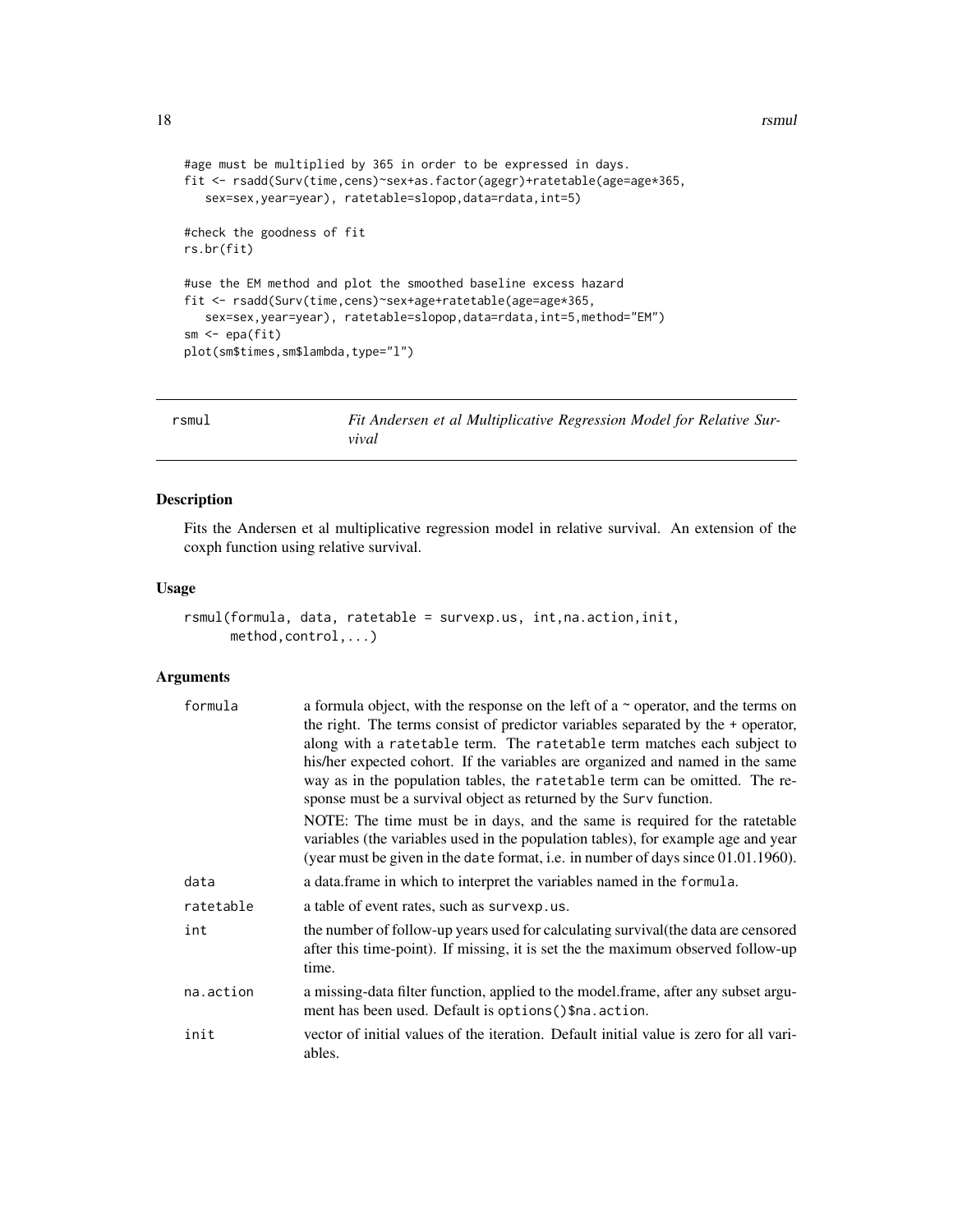#### <span id="page-18-0"></span>rsmul and the contract of the contract of the contract of the contract of the contract of the contract of the contract of the contract of the contract of the contract of the contract of the contract of the contract of the

| method  | the default method mul assumes hazard to be constant on yearly intervals. Method<br>mul 1 uses the rate table to determine the time points when hazard changes. The<br>mul 1 method is therefore more accurate, but at the same time can be more com-<br>putationally intensive. |
|---------|----------------------------------------------------------------------------------------------------------------------------------------------------------------------------------------------------------------------------------------------------------------------------------|
| control | a list of parameters for controlling the fitting process. See the documentation for<br>coxph.control for details.                                                                                                                                                                |
| $\cdot$ | Other arguments will be passed to coxph.control.                                                                                                                                                                                                                                 |

### Details

NOTE: All times used in the formula argument must be specified in days. This is true for the followup time as well as for any variables needed ratetable object, like age and year. On the contrary, the int argument requires interval specification in years.

### Value

an object of class coxph.

#### References

Method: Andersen, P.K., Borch-Johnsen, K., Deckert, T., Green, A., Hougaard, P., Keiding, N. and Kreiner, S. (1985) "A Cox regression model for relative mortality and its application to diabetes mellitus survival data.", Biometrics, 41: 921–932.

Package. Pohar M., Stare J. (2006) "Relative survival analysis in R." Computer Methods and Programs in Biomedicine, 81: 272–278

Relative survival: Pohar, M., Stare, J. (2007) "Making relative survival analysis relatively easy." Computers in biology and medicine, 37: 1741–1749.

### See Also

[rsadd](#page-14-1), [rstrans](#page-19-1).

### Examples

```
data(slopop)
data(rdata)
#fit a multiplicative model
#note that the variable year is given in days since 01.01.1960 and that
#age must be multiplied by 365 in order to be expressed in days.
fit <- rsmul(Surv(time,cens)~sex+as.factor(agegr)+ratetable(age=age*365,
      sex=sex,year=year),ratetable=slopop,data=rdata)
```
#check the goodness of fit rs.br(fit)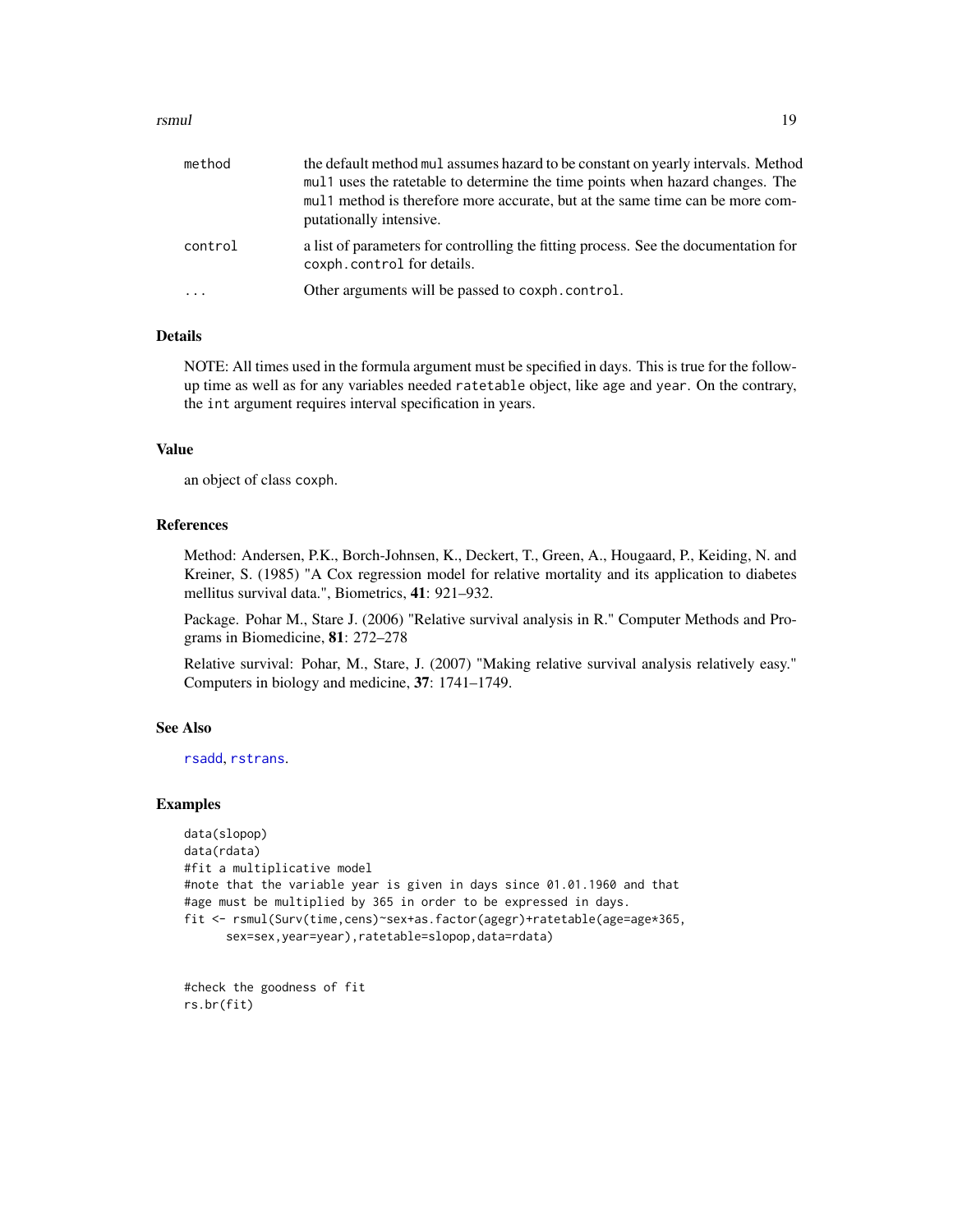#### Description

The function transforms each person's time to his/her probability of dying at that time according to the ratetable. It then fits the Cox proportional hazards model with the transformed times as a response. It can also be used for calculatin the transformed times (no covariates are needed in the formula for that purpose).

#### Usage

```
rstrans(formula, data, ratetable, int,na.action,init,control,...)
```
# Arguments

| formula   | a formula object, with the response on the left of a $\sim$ operator, and the terms on<br>the right. The terms consist of predictor variables separated by the $+$ operator,<br>along with a ratetable term. The ratetable term matches each subject to<br>his/her expected cohort. If the variables are organized and named in the same way<br>as in the population tables, the ratetable term can be omitted. The response<br>must be a survival object as returned by the Surv function. |
|-----------|---------------------------------------------------------------------------------------------------------------------------------------------------------------------------------------------------------------------------------------------------------------------------------------------------------------------------------------------------------------------------------------------------------------------------------------------------------------------------------------------|
|           | NOTE: The time must be in days, and the same is required for the ratetable<br>variables (the variables used in the population tables), for example age and year<br>(year must be given in the date format, i.e. in number of days since 01.01.1960).                                                                                                                                                                                                                                        |
| data      | a data. frame in which to interpret the variables named in the formula.                                                                                                                                                                                                                                                                                                                                                                                                                     |
| ratetable | a table of event rates, such as survexp.us.                                                                                                                                                                                                                                                                                                                                                                                                                                                 |
| int       | the number of follow-up years used for calculating survival (the rest is censored).<br>If missing, it is set the the maximum observed follow-up time.                                                                                                                                                                                                                                                                                                                                       |
| na.action | a missing-data filter function, applied to the model.frame, after any subset argu-<br>ment has been used. Default is options () \$na. action.                                                                                                                                                                                                                                                                                                                                               |
| init      | vector of initial values of the iteration. Default initial value is zero for all vari-<br>ables.                                                                                                                                                                                                                                                                                                                                                                                            |
| control   | a list of parameters for controlling the fitting process. See the documentation for<br>coxph.control for details.                                                                                                                                                                                                                                                                                                                                                                           |
| .         | other arguments will be passed to coxph.control.                                                                                                                                                                                                                                                                                                                                                                                                                                            |

#### Details

NOTE: All times used in the formula argument must be specified in days. This is true for the followup time as well as for any variables needed ratetable object, like age and year. On the contrary, the int argument requires interval specification in years.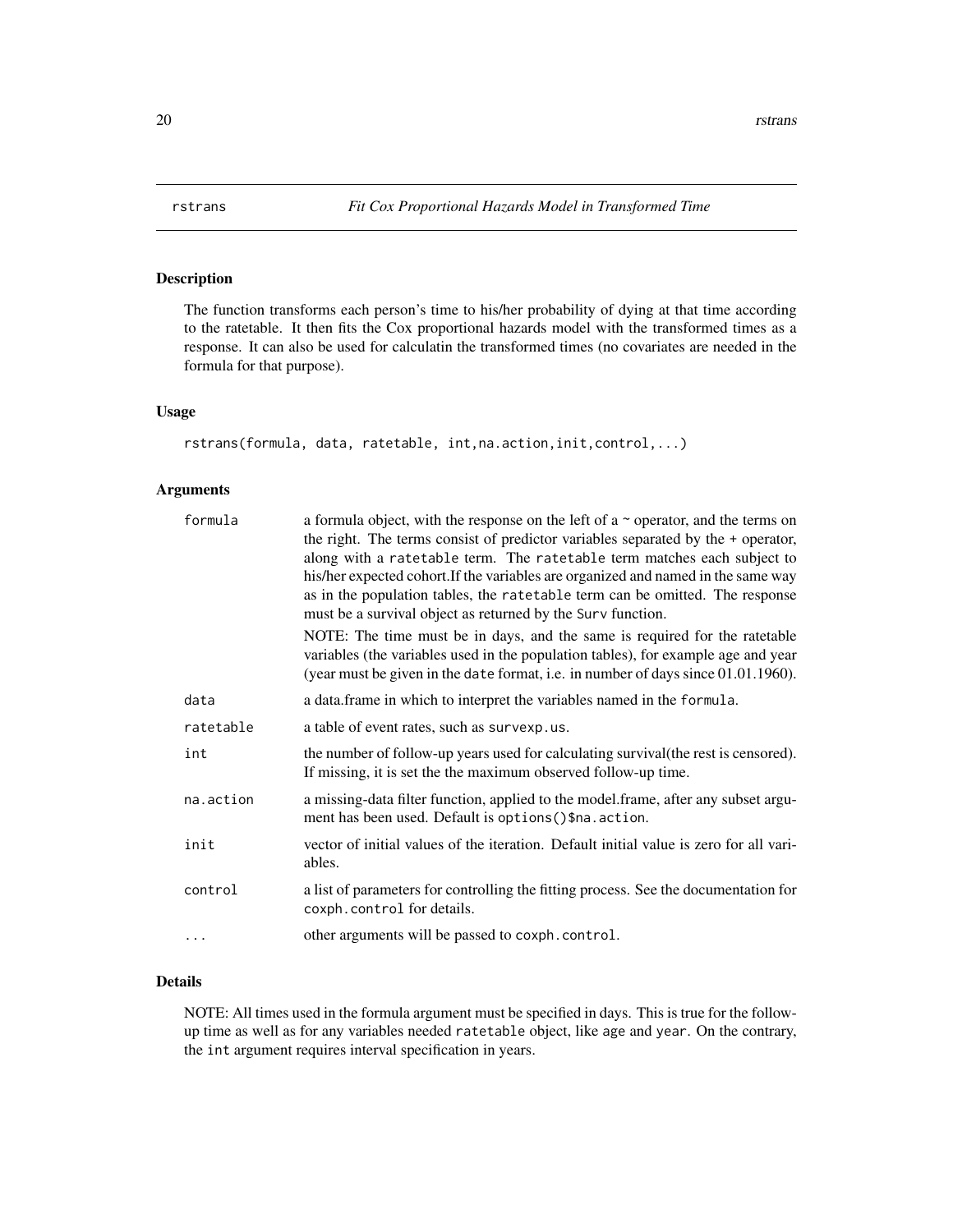#### <span id="page-20-0"></span>slopop 21

#### Value

an object of class coxph. See coxph.object and coxph.detail for details.

y an object of class Surv containing the transformed times (these times do not depend on covariates).

# References

Method: Stare J., Henderson R., Pohar M. (2005) "An individual measure for relative survival." Journal of the Royal Statistical Society: Series C, 54 115–126.

Package. Pohar M., Stare J. (2006) "Relative survival analysis in R." Computer Methods and Programs in Biomedicine, 81: 272–278

Relative survival: Pohar, M., Stare, J. (2007) "Making relative survival analysis relatively easy." Computers in biology and medicine, 37: 1741–1749.

#### See Also

[rsmul](#page-17-1), [invtime](#page-4-1), [rsadd](#page-14-1), [survexp](#page-0-0).

#### Examples

data(slopop) data(rdata)

```
#fit a Cox model using the transformed times
#note that the variable year is given in days since 01.01.1960 and that
#age must be multiplied by 365 in order to be expressed in days.
fit <- rstrans(Surv(time,cens)~sex+as.factor(agegr)+ratetable(age=age*365,
       sex=sex,year=year),ratetable=slopop,data=rdata)
```
#check the goodness of fit rs.br(fit)

slopop *Census Data Set for the Slovene Population*

#### Description

Census data set for the Slovene population.

#### Usage

```
data(slopop)
```
#### Examples

data(slopop)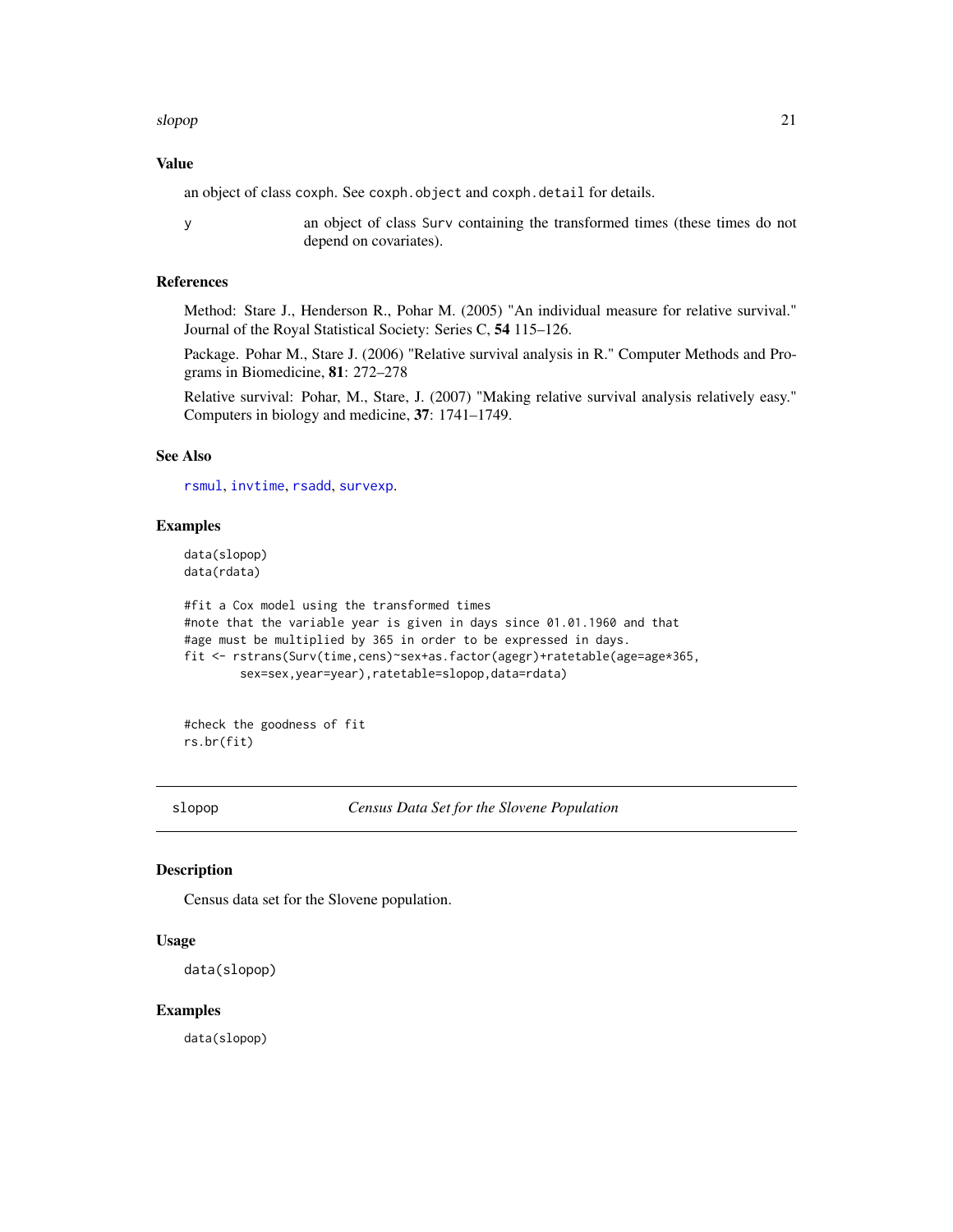<span id="page-21-0"></span>

# Description

Computes a predicted survival curve based on the additive model estimated by rsadd function.

#### Usage

```
## S3 method for class 'rsadd'
survfit(formula, newdata, se.fit = TRUE, conf.int = 0.95, individual = FALSE,
    conf.\text{type} = c("log", "log-log", "plain", "none"), \ldots)
```
# Arguments

| formula    | a rsadd object                                                                                                                                                                                                                                                                                                                                                                                                |
|------------|---------------------------------------------------------------------------------------------------------------------------------------------------------------------------------------------------------------------------------------------------------------------------------------------------------------------------------------------------------------------------------------------------------------|
| newdata    | a data frame with the same variable names as those that appear in the rsadd for-<br>mula. The curve(s) produced will be representative of a cohort who's covariates<br>correspond to the values in newdata.                                                                                                                                                                                                   |
| se.fit     | a logical value indicating whether standard errors should be computed. Default<br>is TRUE.                                                                                                                                                                                                                                                                                                                    |
| conf.int   | the level for a two-sided confidence interval on the survival curve $(s)$ . Default is<br>0.95.                                                                                                                                                                                                                                                                                                               |
| individual | a logical value indicating whether the data frame represents different time epochs<br>for only one individual (T), or whether multiple rows indicate multiple individ-<br>uals (F, the default). If the former only one curve will be produced; if the latter<br>there will be one curve per row in newdata.                                                                                                  |
| conf.type  | One of none, plain, log (the default), or log-log. The first option causes con-<br>fidence intervals not to be generated. The second causes the standard intervals<br>curve $+$ - $k$ *se(curve), where k is determined from conf.int. The log option cal-<br>culates intervals based on the cumulative hazard or log(survival). The last option<br>bases intervals on the log hazard or log(-log(survival)). |
| $\ddots$   | Currently not implemented                                                                                                                                                                                                                                                                                                                                                                                     |

#### Details

When predicting the survival curve, the ratetable values for future years will be equal to those of the last given year. The same ratetables will be used for fitting and predicting. To predict a relative survival curve, use rs.surv.rsadd.

#### Value

a survfit object; see the help on survfit.object for details. The survfit methods are used for print, plot, lines, and points.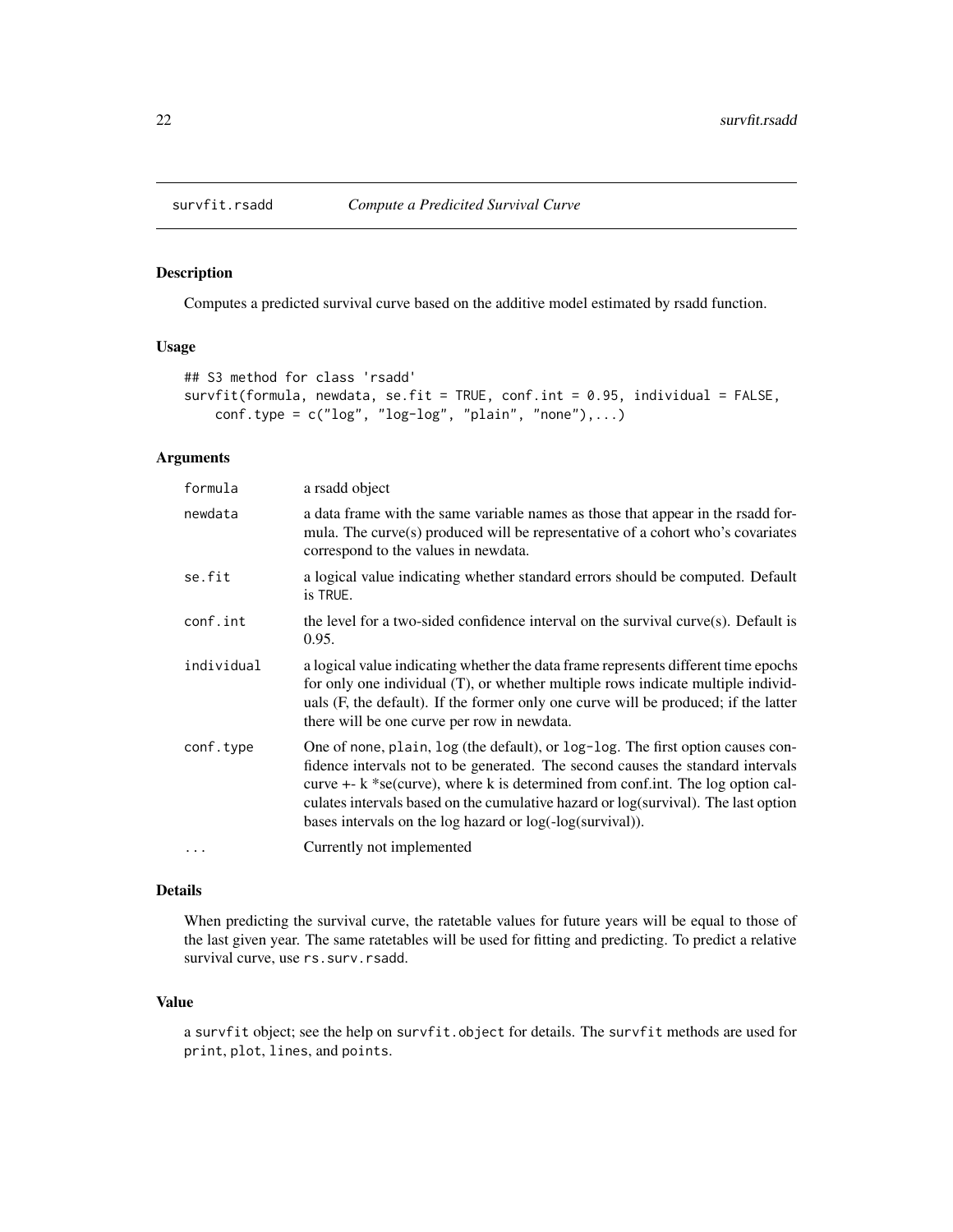#### <span id="page-22-0"></span>survsplit 23

# References

Package: Pohar M., Stare J. (2006) "Relative survival analysis in R." Computer Methods and Programs in Biomedicine,81: 272–278.

Relative survival: Pohar, M., Stare, J. (2007) "Making relative survival analysis relatively easy." Computers in biology and medicine, 37: 1741–1749.

#### See Also

survfit, survexp, [rs.surv](#page-10-1)

#### Examples

```
data(slopop)
data(rdata)
fit <- rsadd(Surv(time,cens)~sex+ratetable(age=age*365,sex=sex,
     year=year),ratetable=slopop,data=rdata,method="EM")
survfit.rsadd(fit,newdata=data.frame(sex=1,age=60,year=17000))
```
survsplit *Split a Survival Data Set at Specified Times*

#### Description

Given a survival data set and a set of specified cut times, the function splits each record into multiple records at each cut time. The new data set is be in counting process format, with a start time, stop time, and event status for each record. More general than survSplit as it also works with the data already in the counting process format.

#### Usage

```
survsplit(data, cut, end, event, start, id = NULL, zero = 0,
          episode = NULL,interval=NULL)
```
#### Arguments

| data     | data frame.                                                                                                           |
|----------|-----------------------------------------------------------------------------------------------------------------------|
| cut      | vector of timepoints to cut at.                                                                                       |
| end      | character string with name of event time variable.                                                                    |
| event    | character string with name of censoring indicator.                                                                    |
| start    | character string with name of start variable (will be created if it does not exist).                                  |
| id       | character string with name of new id variable to create (optional).                                                   |
| zero     | If start doesn't already exist, this is the time that the original records start.<br>May be a vector or single value. |
| episode  | character string with name of new episode variable (optional).                                                        |
| interval | this argument is used by max. lik function                                                                            |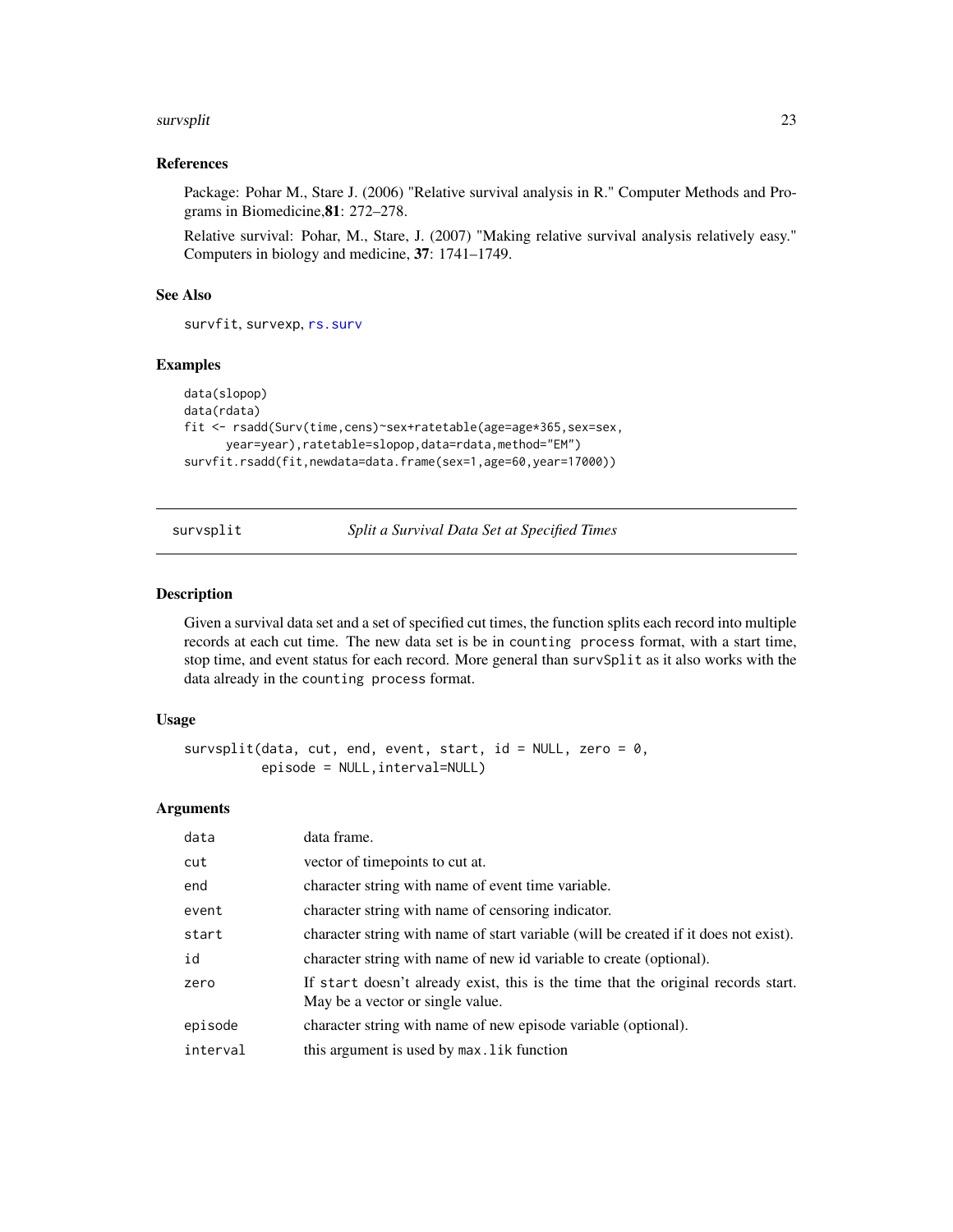#### <span id="page-23-0"></span>Value

New, longer, data frame.

#### See Also

[survSplit](#page-0-0).

<span id="page-23-1"></span>transrate *Reorganize Data into a Ratetable Object*

### Description

The function assists in reorganizing certain types of data into a ratetable object.

#### Usage

transrate(men,women,yearlim,int.length=1)

# Arguments

| men        | a matrix containing the yearly (conditional) probabilities of one year survival                                                                                                |
|------------|--------------------------------------------------------------------------------------------------------------------------------------------------------------------------------|
|            | for men. Rows represent age (increasing 1 year per line, starting with 0), the<br>columns represent cohort years (the limits are in yearlim, the increase is in<br>int.length. |
| women      | a matrix containing the yearly (conditional) probabilities of one year survival<br>for women.                                                                                  |
| vearlim    | the first and last cohort year given in the tables.                                                                                                                            |
| int.length | the length of intervals in which cohort years are given.                                                                                                                       |

## Details

This function only applies for ratetables that are organized by age, sex and year.

#### Value

An object of class ratetable.

#### References

Package. Pohar M., Stare J. (2006) "Relative survival analysis in R." Computer Methods and Programs in Biomedicine, 81: 272–278

Relative survival: Pohar, M., Stare, J. (2007) "Making relative survival analysis relatively easy." Computers in biology and medicine, 37: 1741–1749.

# See Also

[ratetable](#page-0-0).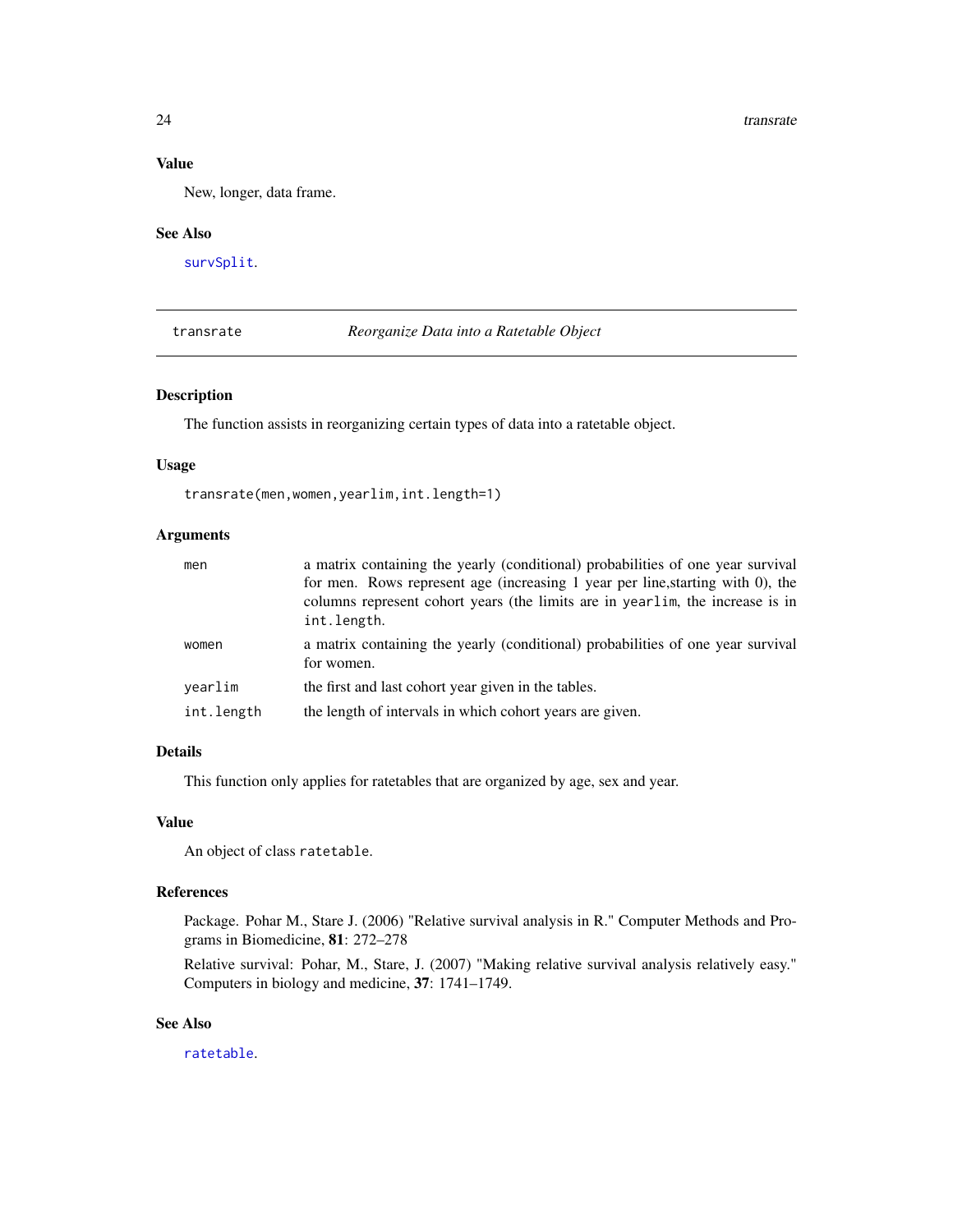#### <span id="page-24-0"></span>transrate.hld 25

#### Examples

```
men <- cbind(exp(-365*exp(-14.5+.08*(0:100))),exp(-365*exp(-14.7+.085*(0:100))))
women <- cbind(exp(-365*exp(-15.5+.085*(0:100))),exp(-365*exp(-15.7+.09*(0:100))))
table <- transrate(men,women,yearlim=c(1980,1990),int.length=10)
```
<span id="page-24-1"></span>

|  | transrate.hld |
|--|---------------|
|--|---------------|

Reorganize Data obtained from Human Life-Table Database into a *Ratetable Object*

#### Description

The function assists in reorganizing the .txt files obtained from Human Life-Table Database (http://www.lifetable.de -> Data by Country) into a ratetable object.

#### Usage

transrate.hld(file,cut.year,race)

#### Arguments

| file     | a vector of file names which the data are to be read from. Must be in tex format<br>and in the same format as the files in Human Life-Table Database. |  |  |
|----------|-------------------------------------------------------------------------------------------------------------------------------------------------------|--|--|
| cut.vear | a vector of cutpoints for years. Must be specified when the year spans in the<br>files are not consecutive.                                           |  |  |
| race     | a vector of race names for the input files.                                                                                                           |  |  |

#### Details

This function works with any table organised in the format provided by the Human Life-Table Database, but currently only works with TypeLT 1 (i.e. age intervals of length 1). The age must always start with value 0, but can end at different values (when that happens, the last value is carried forward). The rates between the cutpoints are taken to be constant.

#### Value

An object of class ratetable.

#### References

Package. Pohar M., Stare J. (2006) "Relative survival analysis in R." Computer Methods and Programs in Biomedicine, 81: 272–278

Relative survival: Pohar, M., Stare, J. (2007) "Making relative survival analysis relatively easy." Computers in biology and medicine, 37: 1741–1749.

#### See Also

[ratetable](#page-0-0), [transrate.hmd](#page-25-1), [joinrate](#page-5-1), [transrate](#page-23-1).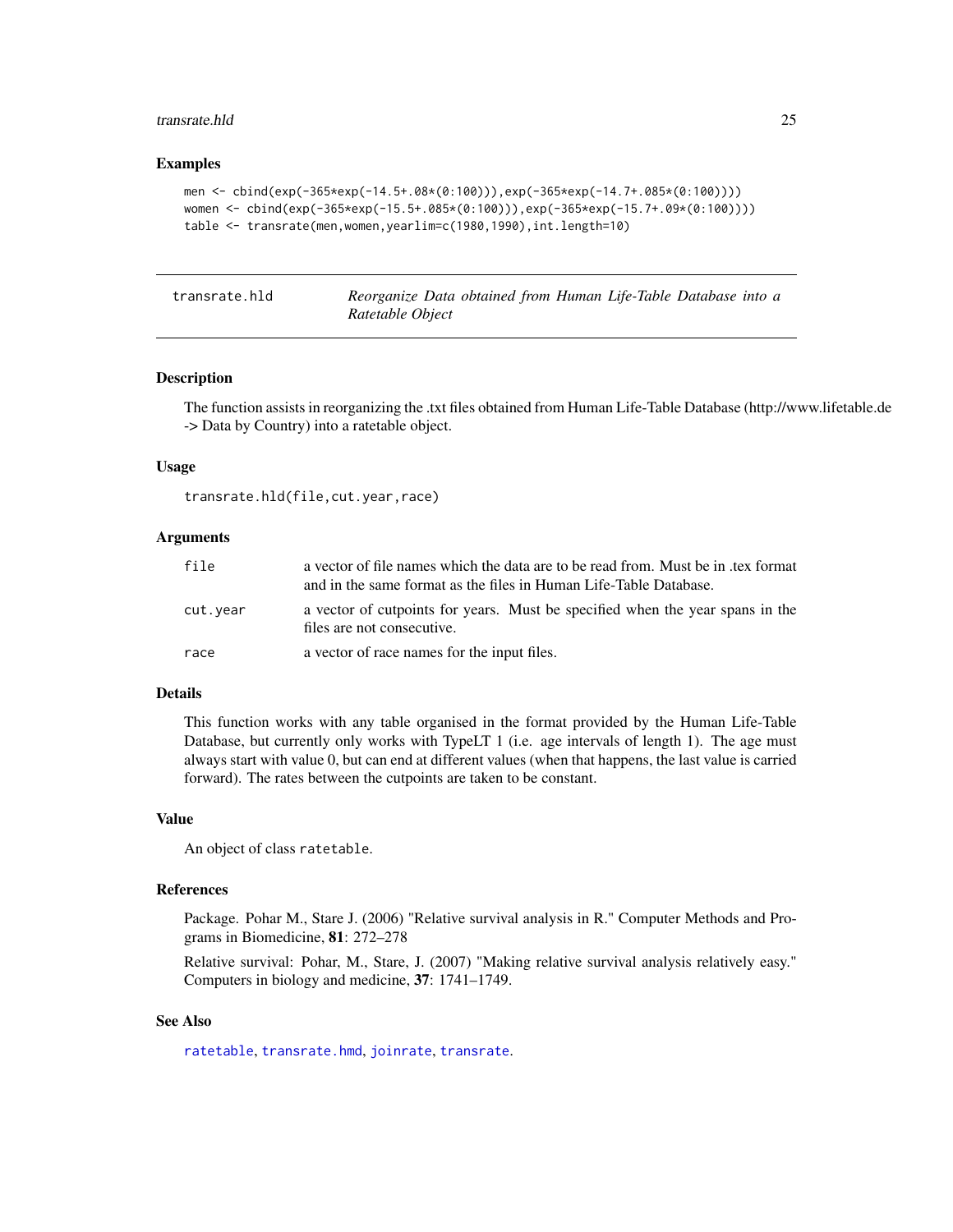#### Examples

```
## Not run:
finpop <- transrate.hld(c("FIN_1981-85.txt","FIN_1986-90.txt","FIN_1991-95.txt"))
## End(Not run)
## Not run:
nzpop <- transrate.hld(c("NZL_1980-82_Non-maori.txt","NZL_1985-87_Non-maori.txt",
"NZL_1980-82_Maori.txt","NZL_1985-87_Maori.txt"),
 cut.year=c(1980,1985),race=rep(c("nonmaori","maori"),each=2))
## End(Not run)
```
<span id="page-25-1"></span>

| transrate.hmd | Reorganize Data obtained from Human Mortality Database into a |  |  |  |
|---------------|---------------------------------------------------------------|--|--|--|
|               | Ratetable Object                                              |  |  |  |

#### Description

The function assists in reorganizing the .txt files obtained from Human Mortality Database (http://www.mortality.org) into a ratetable object.

#### Usage

transrate.hmd(male,female)

#### Arguments

| male   | a .txt file, containing the data on males.   |
|--------|----------------------------------------------|
| female | a .txt file, containing the data on females. |

#### Details

This function works automatically with tables organised in the format provided by the Human Mortality Database. Download Life Tables for Males and Females separately from the column named 1x1 (period life tables, organized by date of death, yearly cutpoints for age as well as calendar year).

If you wish to provide the data in the required format by yourself, note that the only two columns needed are calendar year (Year) and probability of death (qx). Death probabilities must be calculated up to age 110 (in yearly intervals).

#### Value

An object of class ratetable.

# References

Package. Pohar M., Stare J. (2006) "Relative survival analysis in R." Computer Methods and Programs in Biomedicine, 81: 272–278

Relative survival: Pohar, M., Stare, J. (2007) "Making relative survival analysis relatively easy." Computers in biology and medicine, 37: 1741–1749.

<span id="page-25-0"></span>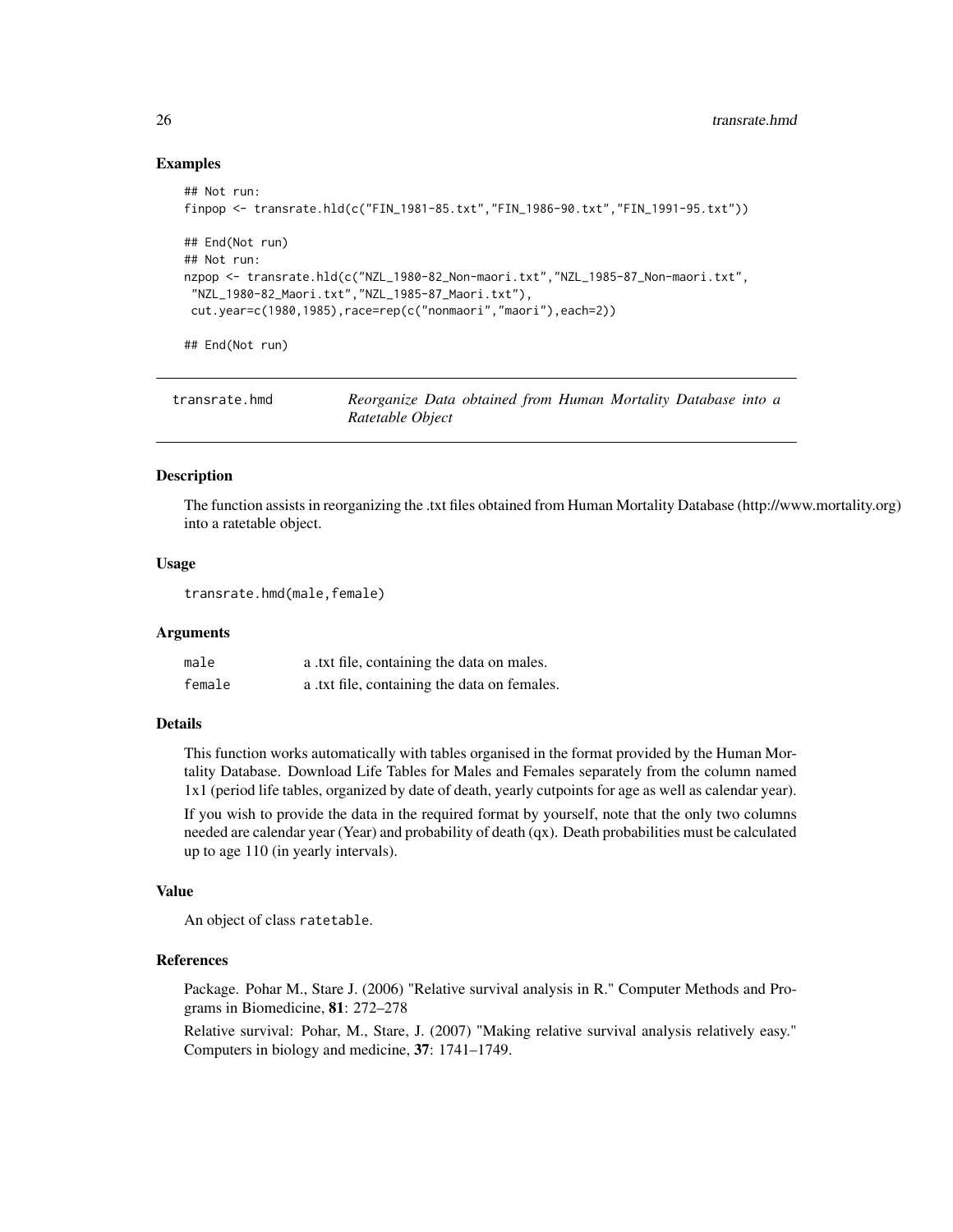# <span id="page-26-0"></span>transrate.hmd 27

# See Also

[ratetable](#page-0-0), [transrate.hld](#page-24-1), [joinrate](#page-5-1), [transrate](#page-23-1).

# Examples

```
## Not run:
auspop <- transrate.hmd("mltper_1x1.txt","fltper_1x1.txt")
```
## End(Not run)